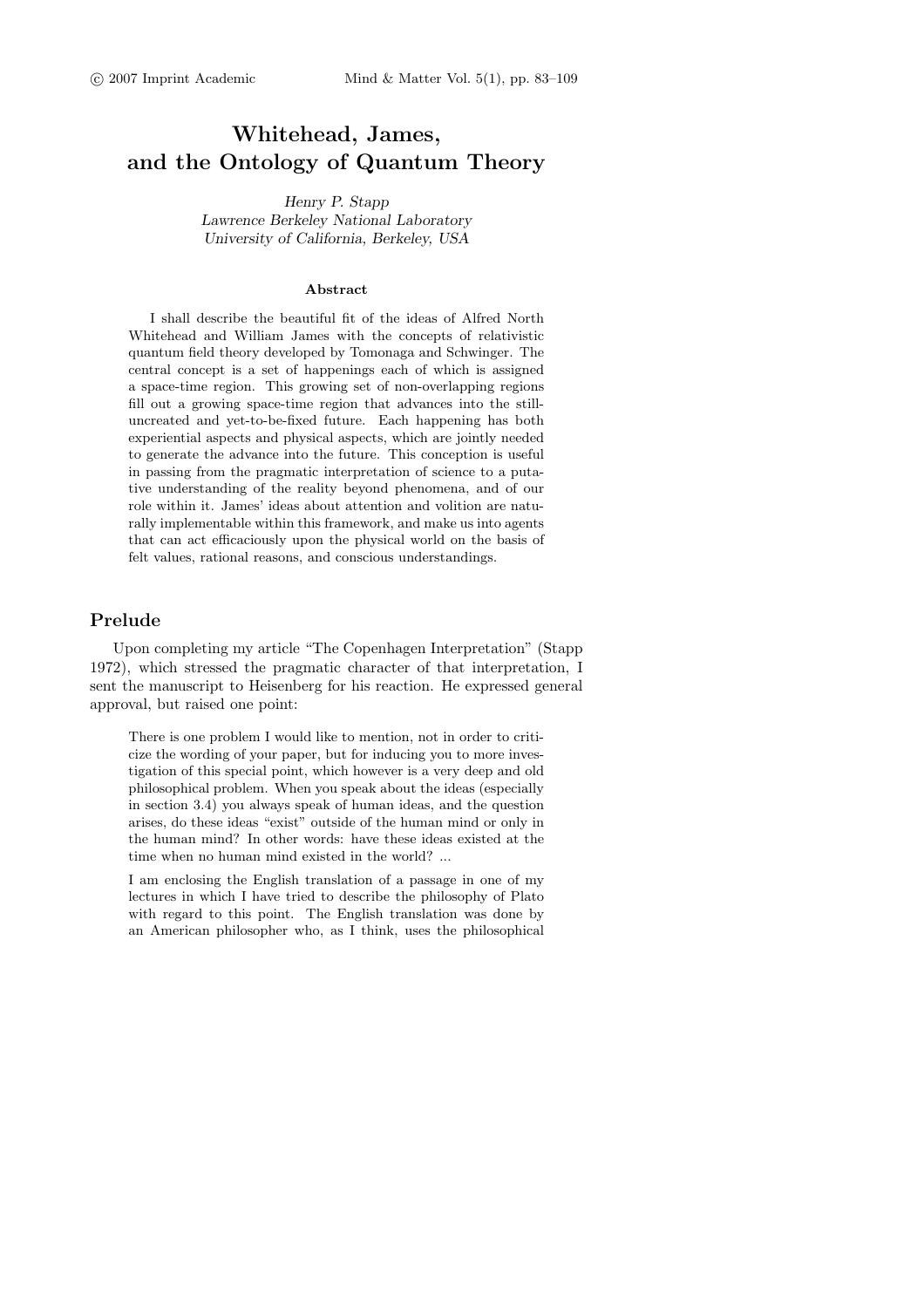nomenclature correctly. Perhaps we could connect this Platonic idea with pragmatism by saying: It is "convenient" to consider the ideas as existing outside the human mind because otherwise it would be difficult to speak about the world before human minds have existed.

These remarks highlight the fact that standard quantum philosophy adheres to the Copenhagen pragmatic stance of erecting science upon human knowledge. Yet science encompasses cosmology, and also our attempts to understand the evolutionary process that created our species. If we want to address the basic question of the nature of human beings then we need more than a framework of practical rules that work for us. We need to see the pragmatic anthropocentric theory as a useful distillation of an underlying non-anthropocentric ontological structure that places the evolution of our conscious species within the broader context of the structure of nature herself. We need an ontology within which the pragmatic theory is naturally embedded.

That is a big order! Fortunately, however, there already exists an ontology that provides a good starting point. It is the ontology proposed by Alfred North Whitehead. In the following I shall describe the fusion, as I conceive it, of relativistic quantum field theory with what I take to be the key ideas of Whitehead. Then I shall demonstrate how the ideas of William James about attention and volition can be implemented in this framework.

# **1. Introduction**

Nature and Nature's laws lay hid at night. God said, 'Let Newton be!' and all was light.

Alexander Pope

In our description of nature the purpose is not to disclose the real essence of phenomena, but only to track down as far as possible relations between the multifold aspects of our experience.

Niels Bohr

These two quotations highlight the question: What is the proper task of science? Is it to describe nature herself and her laws, as Alexander Pope proclaimed was already achieved by Isaac Newton? Or should the goal of science be curtailed in the way recommended by Niels Bohr (1958, p. 71) who asserted that

... the formalism does not allow pictorial representation along accustomed lines, but aims directly at establishing relations between observations obtained under well-defined conditions.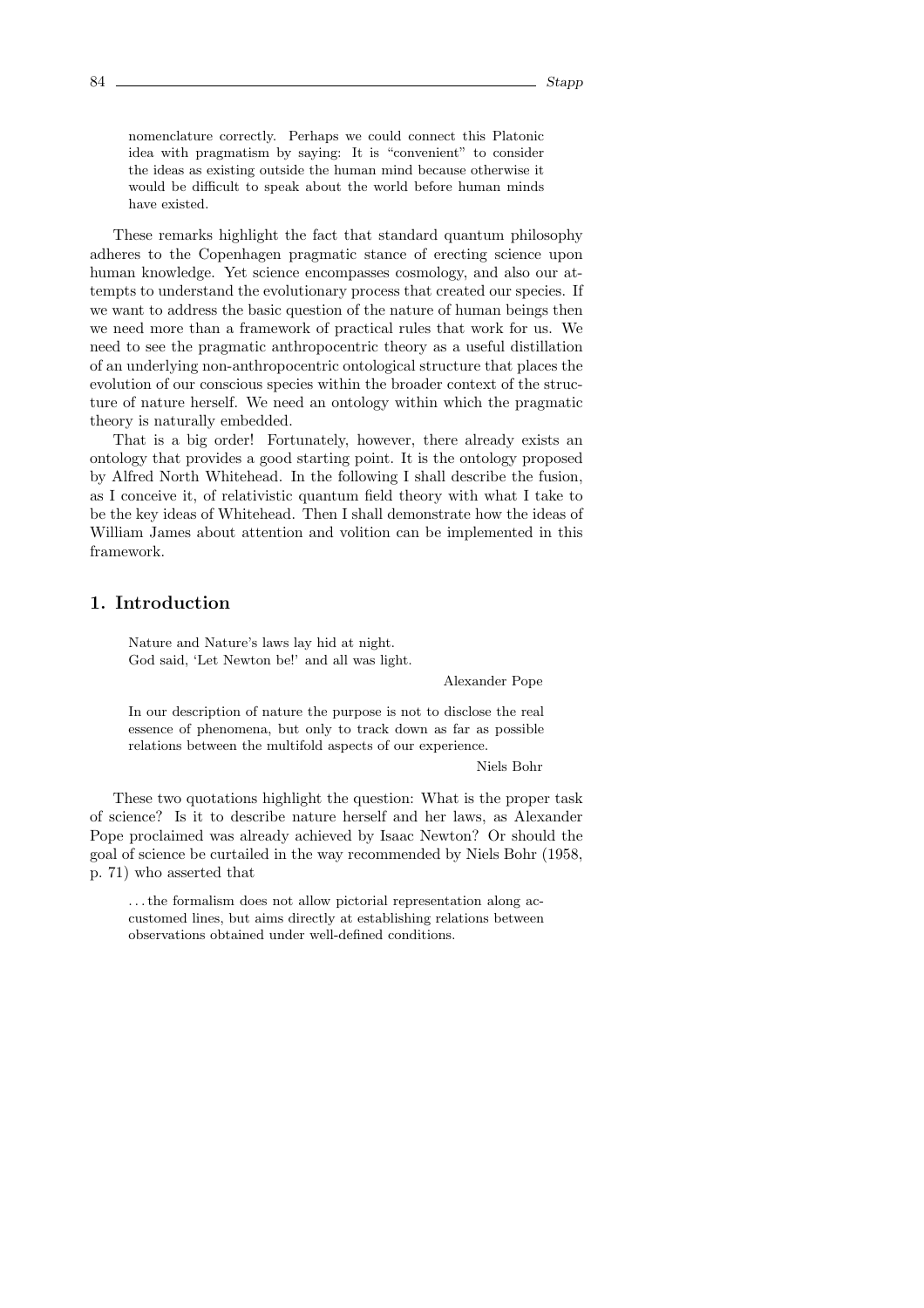Difficulties of representing reality along accustomed lines do not automatically preclude every kind of rational conceptualization. Perhaps an uncustomary idea will work. Even Newton's mechanical conception was not customary when he proposed it. If advances in science reveal the incompatibility of the empirical evidence with customary pictorial representations, then perhaps the construction of a new vision of reality is needed, instead of meek resignation to the construction of mere practically useful rules. Of course, direct empirical validation may become elusive insofar as the needed conceptions carry us beyond the realm of human experience. Hence, increased reliance upon rational coherence will presumably be required.

To operate most effectively in the physical world, one needs an adequate conception – compatible with science – of oneself operating within that world and upon it. Optimal functioning is impaired if you are armed only with blind computational rules, severed from a rationally coherent conception of yourself applying those rules.

There is, of course, no guarantee that our species can come up with an adequate conceptualization of our mindful selves acting in and upon the world. And even if such a conceptualization were uncovered, there is no assurance that it is unique. However, neither the fear of failure nor the specter of non-uniqueness constitutes a sufficient reason to refrain from at least trying to find some rationally coherent way of understanding our conscious selves embedded in the reality that surrounds and sustains us.

Due undoubtedly, at least in part, to the impact of Bohr's advice, most quantum physicists have been reluctant even to try to construct an ontology – a conception of what really exists – compatible with the validity of the massively validated pragmatic quantum rules pertaining to the structure of human experience. However, due to this reticence we are faced today with the spectacle of our society being built increasingly upon a conception of reality erected upon a mechanical conception of nature now known to be fundamentally false. Specifically, the quintessential role of our conscious choices in contemporary physical theory and practice is being systematically ignored and even denied. Influential philosophers, pretending to speak for science, claim, on the basis of a grotesquely inadequate old scientific theory, that the (empirically manifest) influence of our conscious efforts upon our bodily actions, which constitutes both the rational and the intuitive basis of our functioning in this world, is an illusion. As a consequence of this widely disseminated misinformation, "well informed" officials, administrators, legislators, judges, educators, and medical professionals who guide the development of our society are encouraged to shape our lives in ways predicated on known-to-be-false premises about "nature and nature's laws".

Bohr's pragmatic quantum philosophy emphasizes the *active* role that we human beings play in the development of our scientific knowledge. But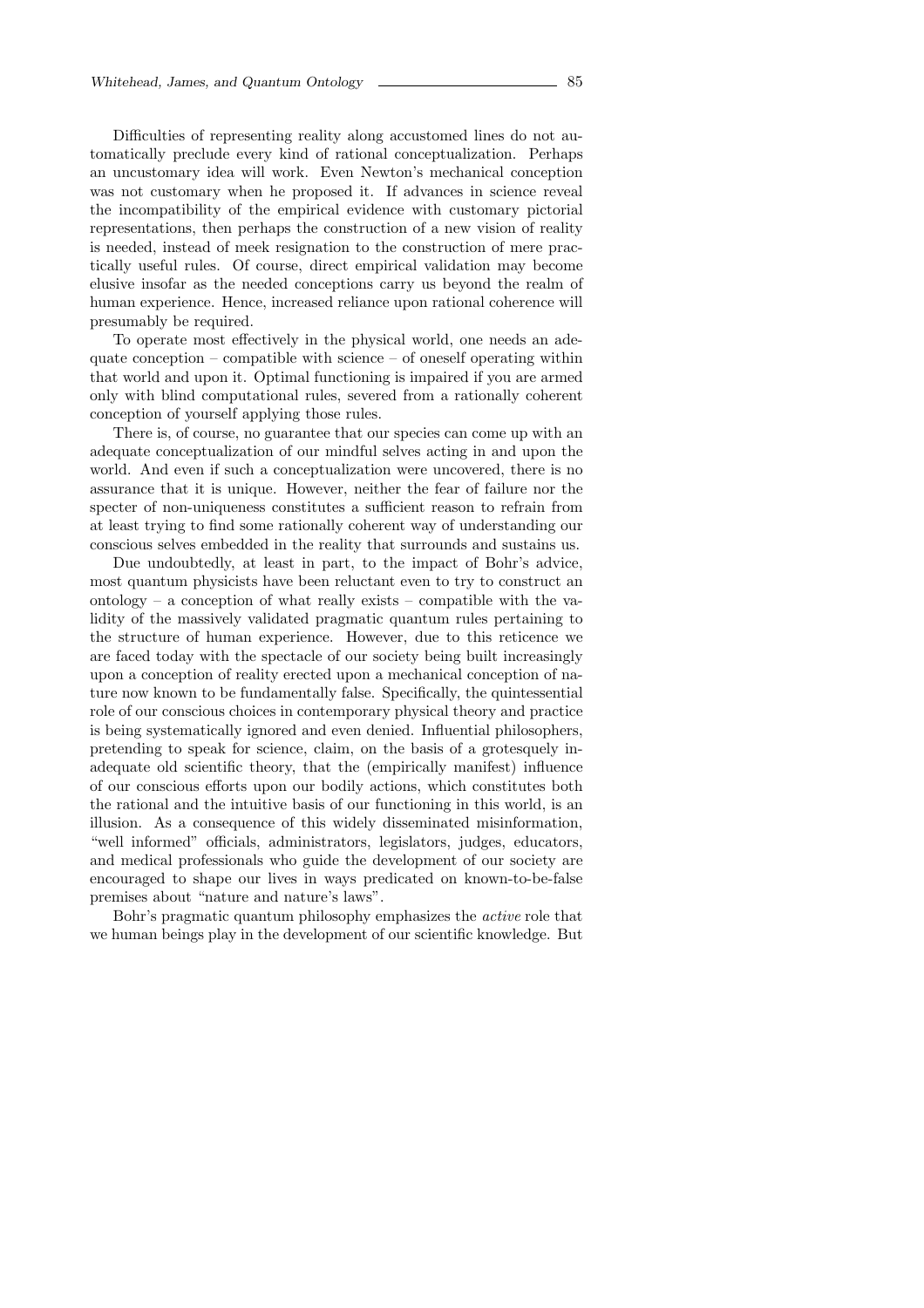pursuing this approach can easily lead to an overly anthropocentric conception of reality. A rational escape from this parochialism is provided by the work of the eminent philosopher, physicist, and logician Alfred North Whitehead. In his main opus "Process and Reality" of 1929 (Whitehead 1978) he created a conception of natural process that captures the essential innovations wrought by quantum theory in a way that allows the human involvement specified by quantum theory to be understood within a fundamentally non-anthropocentric conception of nature as a whole.

Whitehead struggled to reconcile the findings of early 20th century physics with the insights and arguments of the giants of Western philosophy, including, most prominently, Plato, Aristotle, Descartes, Leibniz, Locke, Hume, Kant, and William James. But although Whitehead had the hints about "abrupt quantum jumps" and "objective tendencies for these jumps to occur" that came from early quantum theory, and although he was familiar with Einstein's special and general theories of relativity, he was not acquainted with the important and sophisticated developments in relativistic quantum field theory represented by the mid-20th-century works of Tomonaga (1946) and Schwinger (1962).

I shall describe here a conception of reality that stems primarily from the ontological ideas of Werner Heisenberg (1958), one of the principal founders of quantum theory, expressed within an ontological construal of von Neumann's (1955) formulation as revised by Tomonaga and Schwinger to bring it into accord with the physical requirements of the theory of relativity. This relativistic quantum ontology is in close agreement with many key ideas used by Whitehead. Emphasizing these connections will flesh out the rational ontological construal of relativistic quantum field theory.

In order to both clarify this quantum ontology and bring it into correspondence with the Whiteheadian framework I will begin by quoting Whitehead's clear enunciations of those key ideas. On the other hand, I make no claim to encompass every pronouncement of Whitehead, who wrote long before the work of Tomonaga and Schwinger. Indeed I shall always take the quantum theoretical findings as preeminent, and use only those assertions of Whitehead that mesh nicely with, and flesh out, the ontological construal of the quantum formalism that springs naturally from the formulation of von Neumann, as brought into accord with the precepts of the special theory of relativity by the works of Tomonaga and of Schwinger.

A core issue for both Whiteheadian process and quantum process is the emergence of the discrete from the continuous. This problem is illustrated by the decay of a radioactive isotope located at the center of a spherical array of a finite set of detectors, arranged so that they cover the entire spherical surface. The quantum state of the positron emitted from the radioactive isotope is a continuous spherical wave which spreads out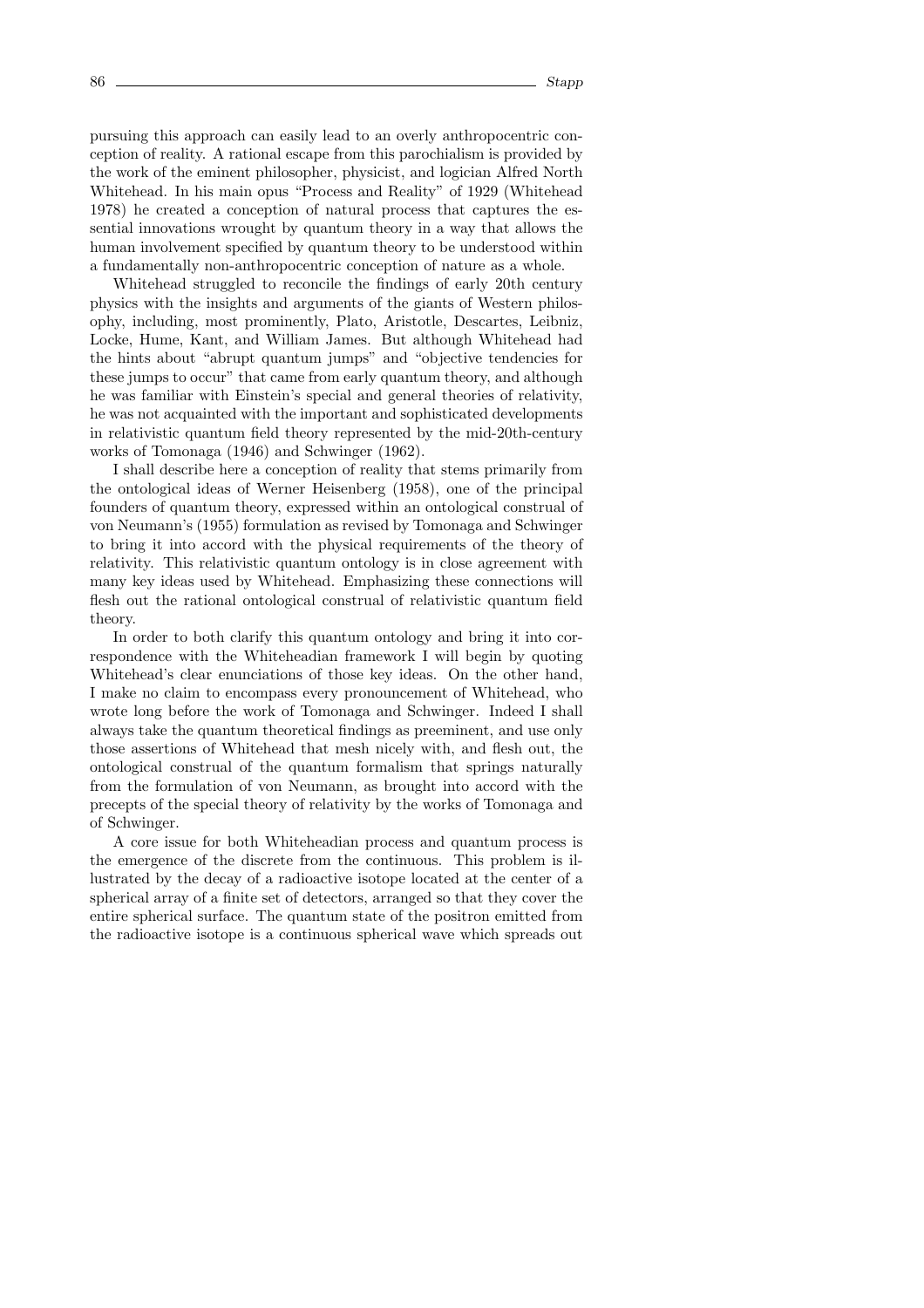continuously from the center and eventually reaches the spherical array of detectors. But only one of these detectors will fire. The total space of possibilities (the entire sphere) has been partitioned into a discrete set of subsets (defined by the part of the sphere covered by the various individual detectors) and the prior continuum of potentialities is suddenly reduced to some particular part of the whole specified by the prescribed partition.

But what fixes, or determines, this particular partitioning of the continuous whole into these particular discrete parts? The orthodox answer is that "the experimenter decides". Yet if the experimenter himself is made wholly out of physical particles and fields then his quantum representation by a wave function must also be a continuous function. How can a smeared-out continuum of classically conceivable possibilities be partitioned into a set of discrete components by an agent who is himself a continuous smear of possibilities ? How can the definite fixed boundaries between the discrete elements of the partition emerge rapidly from a continuous quantum smear ?

None of the founders of quantum theory could figure out how this can happen in a way compatible with the successful rules of quantum mechanics, nor has anyone since. Von Neumann (1955), in his rigorous formulation of the mathematics of quantum theory, calls the partitioning action an "intervention": It is an intervention into the continuous deterministic evolution of the physically described aspects of the universe controlled by the Schrödinger equation.

In orthodox quantum theory *and in actual scientific practice*, the "discreteness" problem is resolved by what Heisenberg and Bohr call "a choice on the part of the experimenter". Von Neumann calls the manifestation of this choice in the physical world by the name "process-1". I shall call by the name "process-0" the process that *selects/chooses* the particular partitioning of the physically described world specified by von Neumann's process 1.

It seems clear that this partitioning cannot arise from the physically described aspects of the world alone: Continuous smears acting in accord with the smoothing Schrödinger equation (von Neumann's "process-2") cannot create a discrete partitioning in finite time. However, the experimenter feels that his consciousness plays a role. So if the physically described aspects alone cannot do the job, and it feels like our conscious efforts are helping, then why not try that idea out? Consciousness is, after all, the only remaining element available in our ontological arsenal. But how can we understand, coherently and rationally, how consciousness can act on the physically described world? The plan of the subsequent Sect. 2 is this:

1. Specify, in Whitehead's words, what I take to be his key ideas.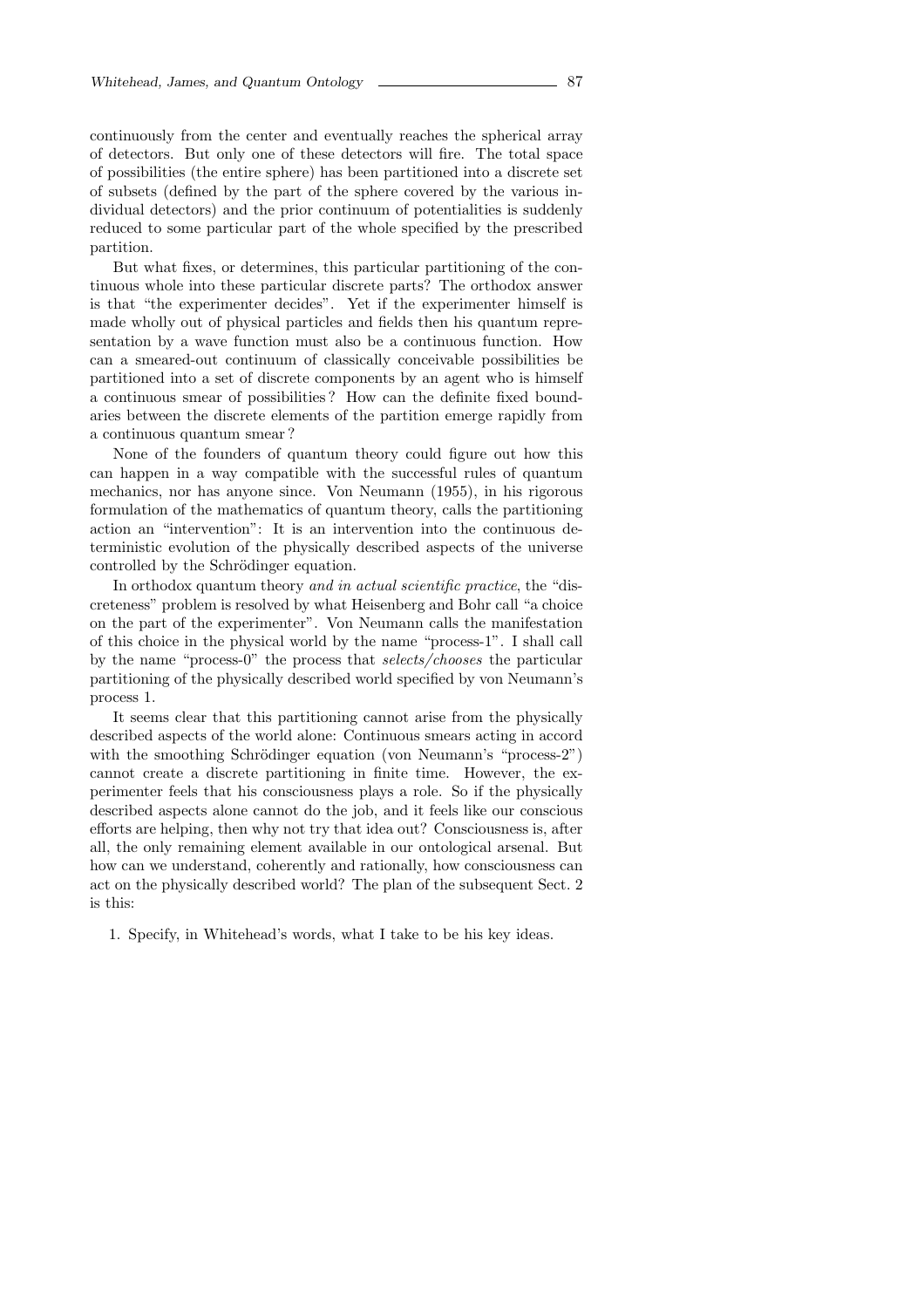- 2. Put them coherently together to form the space-time aspects of Whiteheadian processes.
- 3. Describe the basic structure of an ontologically conceived relativistic quantum field theory à la Tomonaga and Schwinger.
- 4. Put these elements coherently together to form the space-time picture of quantum processes.
- 5. Note the identity of these two space-time pictures.
- 6. Note some further identities, and propose a unified non-anthropocentric Whiteheadian quantum ontology, based on these connections, and on Whitehead's notion of "feelings".

The ontology is still not completely specified. But it is far more structured than a general pan-psychism. It specifies distinctive conditions pertaining to space, time, causation, the notion of the "now", the physically and psychologically described aspects of nature, and the nature of conscious agents. The empirically validated anthropocentric concepts of contemporary orthodox pragmatic quantum theory become thereby embedded in a general non-anthropocentric theory of reality.

# **2. A Non-Anthropocentric Whiteheadian Quantum Ontology**

#### **2.1 Some Key Elements of Whitehead's Process Ontology**

I shall now state what I take to be Whitehead's key principles, expressed in Whitehead's own words, taken from his book "Process and Reality" (PR, Whitehead 1978). Whitehead's first principle is that the world is built out of actual entities or actual occasions (PR, p. 18):

"Actual" entities – also termed "actual occasions" – are the final real things of which the world is made. ... The final facts are, all alike, actual entities, and these actual entities are drops of experience, complex and interdependent.

Whitehead accepts James' claim about the drop-like (atomic, indivisible) character of experience (James 1911, p. 1061):

Either your experience is of no content, of no change, or it is of a perceptible amount of content or change. Your acquaintance with reality grows literally by buds or drops of perception. Intellectually and on reflection you can divide them into components, but as immediately given they come totally or not at all.

Whitehead builds also upon James's claim that "the thought is itself the thinker" (James 1890, p. 401):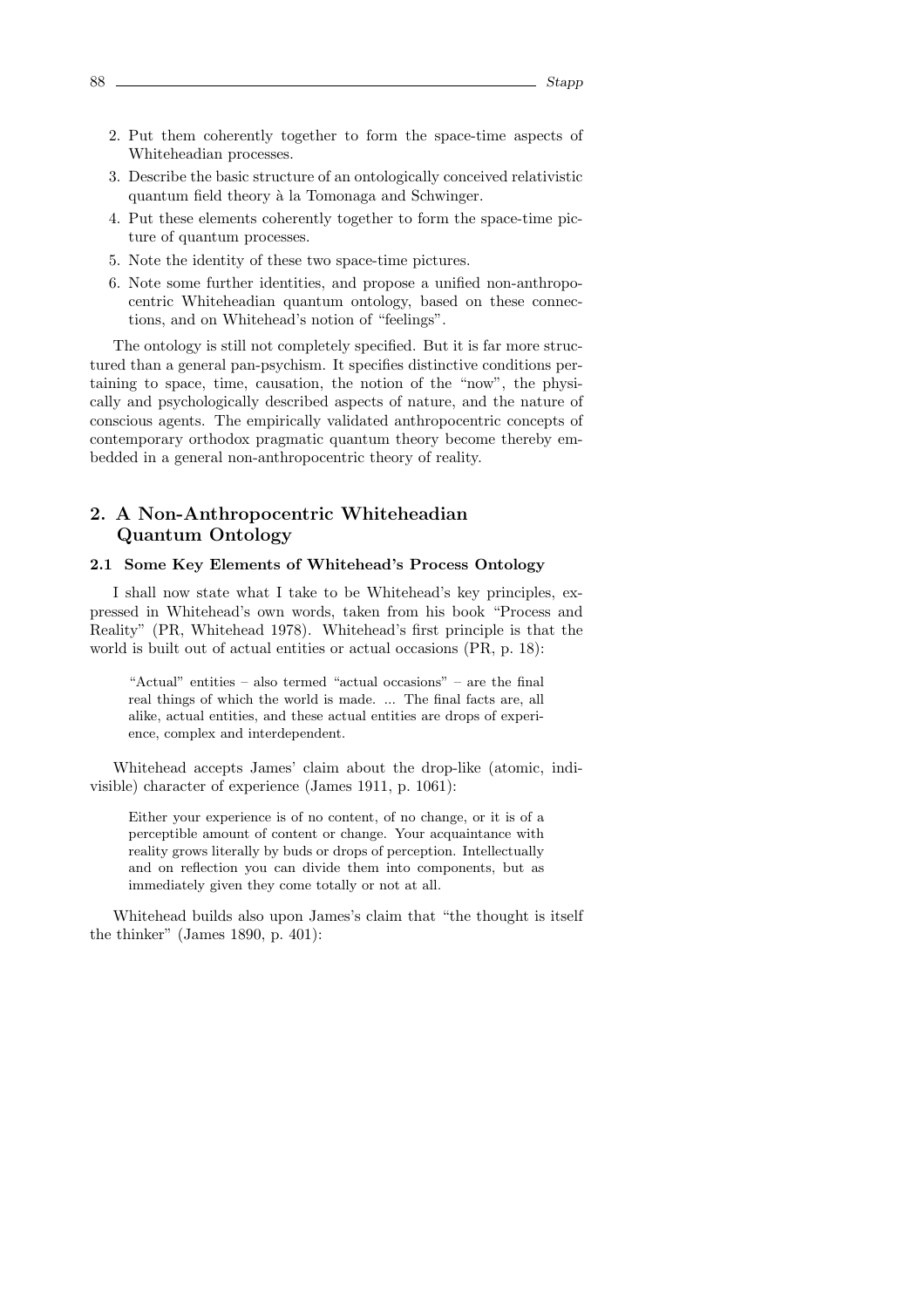If the passing thought be the directly verifiable existent, which no school has hitherto doubted it to be, then that thought is itself the thinker, and psychology need not look beyond.

Thus, the "actual entities" are the "drops of experience" themselves, not some soul-like entities that know them. Your awareness of your "self" must be an aspect of your thoughts, and there is no rational need for, additionally, something besides or beyond the reality that is *that awareness itself*. What we need is an understanding of (1) how and why these thoughts cling together in "streams of consciousness" that have the internal structures that they appear to have, and (2) why these streams of consciousness have the kinds of relationships to other such streams of consciousness that our conversations with other persons suggest they have. These two kinds of properties need to be explained, of course, but they are to be understood not as properties of "matter" as matter was classically conceived, but rather as coordinated properties of dynamically related collections of "actual entities".

Whitehead draws a basic distinction upon which his ontology is based: "continuous potentialities" versus "atomic actualities" (PR, p. 61): "Continuity concerns what is potential; whereas actuality is incurably discrete."

Another Whiteheadian precept is that actual entities decide things (PR, p. 72): "Actual entities ... make real what was antecedently merely potential." And (PR, p. 43): "Every decision is referable to one or more actual entities ... Actuality is the *decision* amid potentiality." Moreover (PR, p. 24): "Actual entities are the only *reasons*."

Another of Whitehead's key ideas is that each (temporal) actual entity is associated with a region of space (PR, p. 68): "Every actual entity in the temporal world is to be credited with a spatial volume for its perspective standpoint ..." This "perspective standpoint" is the place from which the actual entity views the past.

A closely associated idea is that these regions "atomize" space-time (PR, p. 67): "The actual entities atomize the extensive continuum. This [space-time] continuum is in itself merely potentiality for division." Similarly (PR, p. 62):

The contemporary world is in fact divided and atomic, being a multiplicity of definite actual entities. These contemporary actual entities are divided from each other, and are not themselves divisible into other contemporary actual entities.

A primary idea in Whitehead's philosophy is his notion of becoming, or process (PR, p. 21):

The many become one, and are increased by one. In their natures, entities are disjunctively "many" in process of passage to conjunctive unity. This Category of the Ultimate replaces Aristotle's category of "primary substance".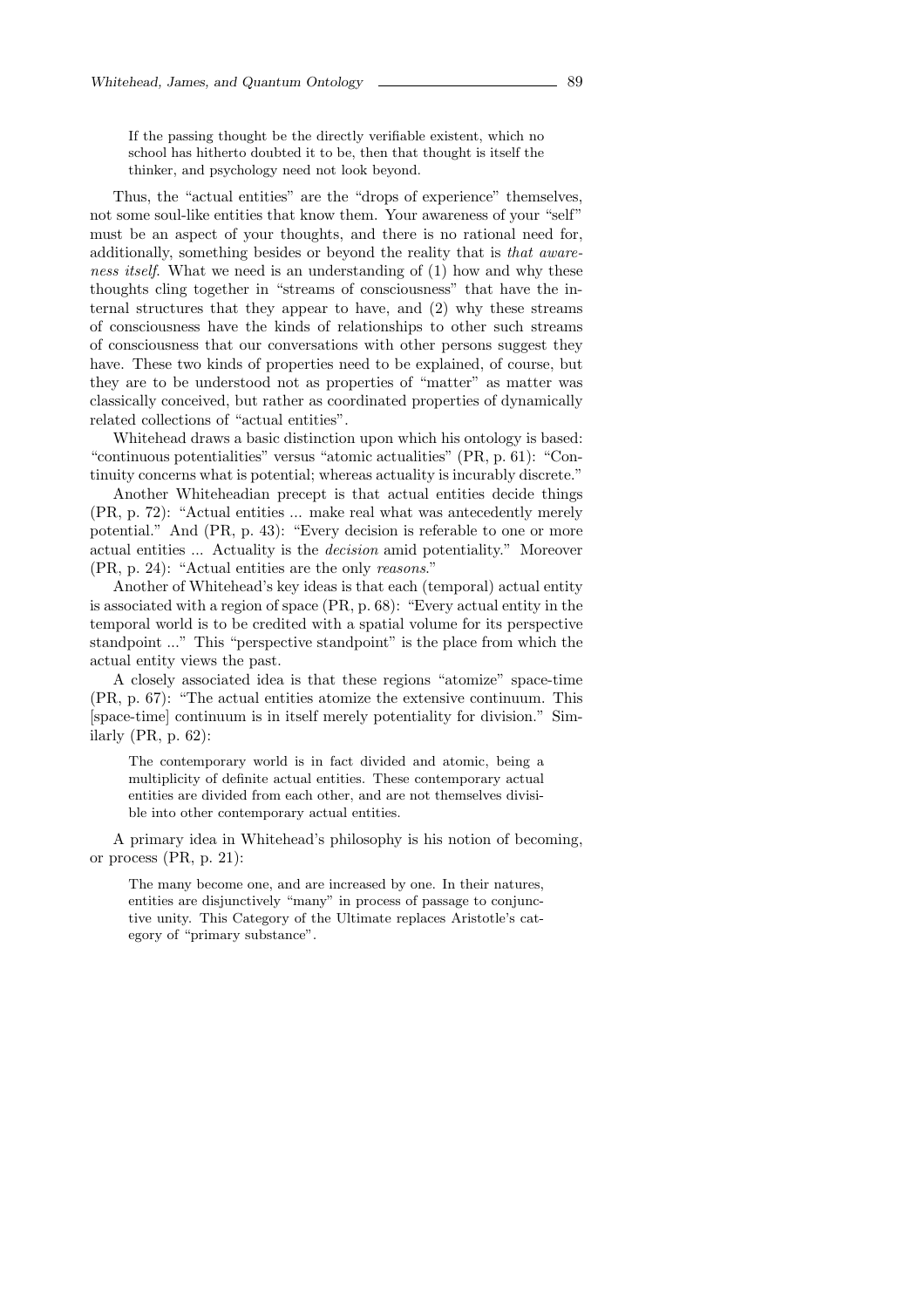Thus, in Whiteheadian process the world of fixed and settled facts grows via a sequence of actual entities. The past actualities generate potentialities for the next actual entity, which is tied to a new space-time standpoint from which the potentialities created by the past actualities will be prehended (grasped) by the current entity. This basic autogenetic process creates the new actual entity which, upon the completion of its creation, contributes to the potentialities for the succeeding actual entities.

Nature's process assigns a separate space-time region to each actual entity, and this process fills up, step by step, the space-time region lying in the past of the advancing sequence of space-like surfaces "now", as indicated by Figure 1.



Figure 1: Space-time aspects of the Whiteheadian process of creation.

The bottom wavy line represents the (spacelike) three-dimensional surface "now" that separates – at some stage of the process of creation – the space-time region corresponding to the fixed and settled past from the region corresponding to the potential future. Each new actual entity has a standpoint space-time region, which gets added to the past, thereby pushing slightly forward the boundary surface "now". The small regions with numbers indicate the standpoints of a succession of actual entities, each representing a step in the creative process.

This conception of a growing actual space-time region – filled with (the standpoints of) the growing set of past actual entities – that advances into the potential open future constitutes a resolution to the famous debate between Newton and Leibniz about the nature of space. Newton's conception, described in the *Scholium* in his main work, "Principia Mathematica", was essentially a *receptacle* conception, in which space is an empty container into which movable physical objects can be placed. By contrast, Leibniz argued for a *relational* view that space is naught but relations among actually existing entities: Completely empty space is a nonsensical idea. Whitehead's *actual* space-time is filled by actual atomic (indivisible) entities, thus it is not empty. On the other hand, there is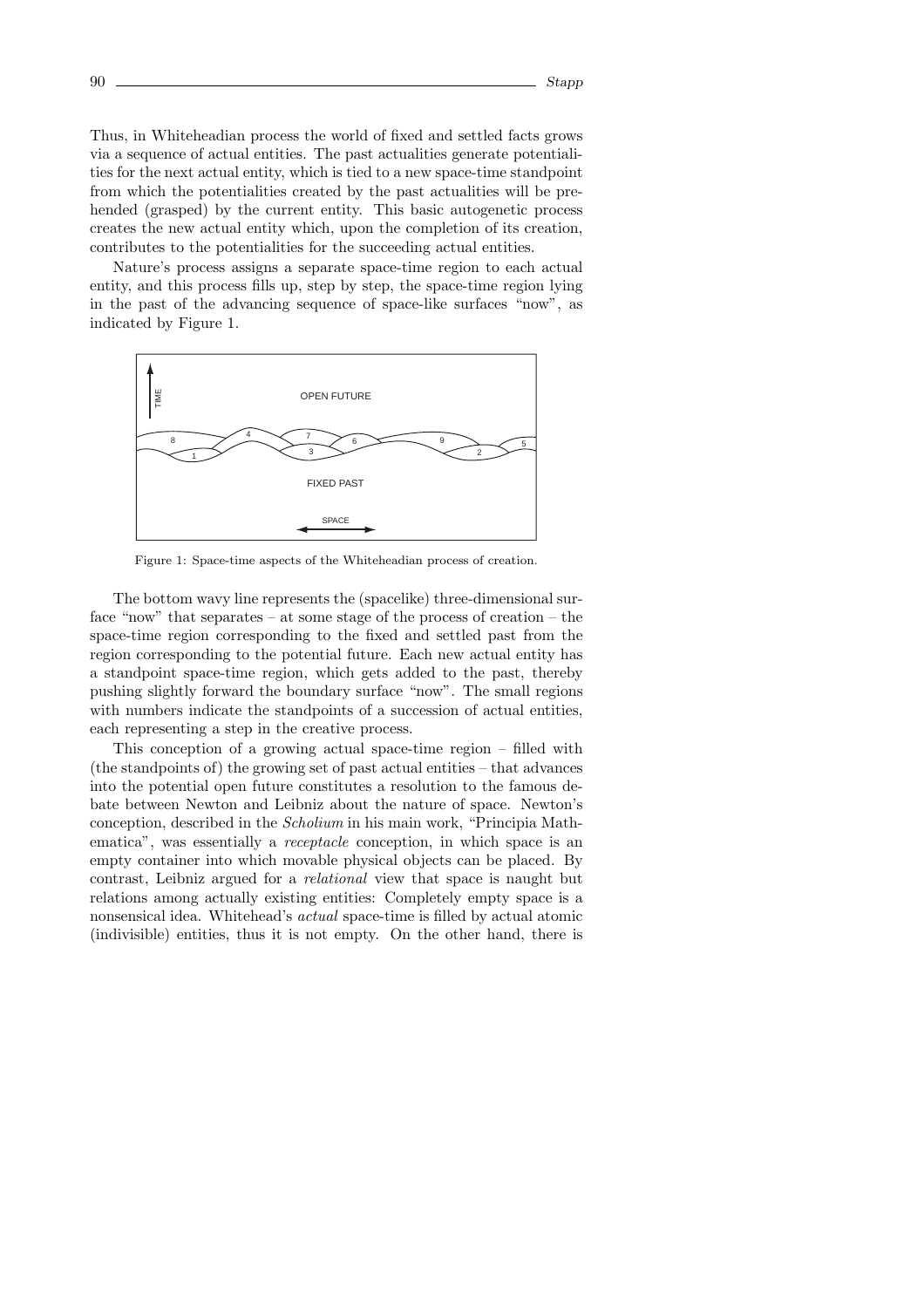also a yet-to-be-filled space-time future which, however, is still a mere potentiality.

Whitehead's idea of a growing "past" can be contrasted with a corresponding idea in non-relativistic quantum physics. There, the growing "past" lies behind an advancing (into the future) sequence of constanttime instants "now", as illustrated in Figure 2. In non-relativistic quantum theory (NRQT) the fixed past advances into the open future in a layer-cake fashion, one temporal layer at a time. Each quantum reduction event occurs at some particular time "now", *but over all of space*. In von Neumann's NRQT this event produces the new quantum state  $\Psi(t)$  of the universe at the instant labeled by time  $t$ . Here  $t$  specifies a continuous three-dimensional surface in the four-dimensional space-time continuum, with all spatial points lying at the same time t.



Figure 2: Representation of the space-time structure in non-relativistic quantum theory. At each one of a sequence of constant-time surfaces an "intervention" occurs in association with an abrupt jump to a new quantum state  $\Psi(t)$ .

### **2.2 From Von Neumann's NRQT TO RQFT According to Tomonaga and Schwinger**

In the relativistic relativistic quantum field theory (RQFT) of Tomonaga and Schwinger the NRQT state  $\Psi(t)$  is replaced by  $\Psi(\sigma)$ . In contrast to t,  $\sigma$  specifies a continuous three-dimensional surface in the fourdimensional space-time continuum, with every point on that surface spacelike-separated from every other point (i.e., no point on the surface can be reached from any other point by moving at the speed of light or slower).

The Whiteheadian space-time structure represented in Fig. 1 represents also the space-time structure of a sequence of discrete actualization events in Tomonaga's and Schwinger's formulation of RQFT. In this case, the sequence of space-like surfaces "now" represents the relativistic generalizations of the sequence of fixed-time surfaces upon which, in the non-relativistic formulation of quantum theory, the quantum state (of the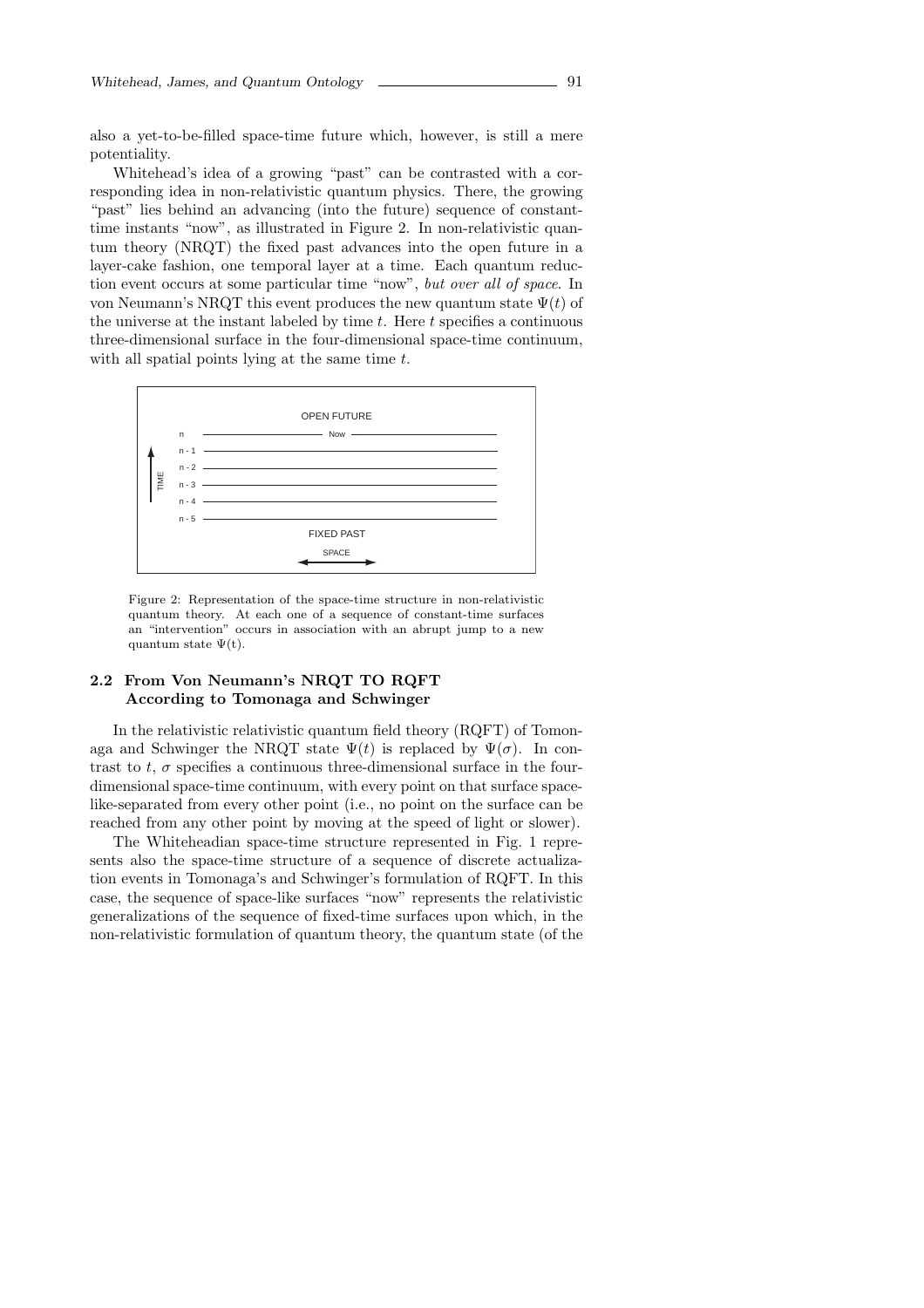universe) is (re-) defined just after each quantum jump in the sequence of quantum jumps.

In the relativistic case, the bottom wavy line in Fig. 1 represents some initial surface  $\sigma$ , an initial "now". In the dynamical evolution of the quantum state this surface pushes continuously forward first through the space-time region labeled 1. This unitary evolution, via the relativistic generalization of the Schrödinger equation, leaves undisturbed the aspects of the state  $\Psi(\sigma)$  associated with the rest of the initial surface  $\sigma$ .

When a new quantum "reduction" event occurs, it acts *directly* (via projection) only on the new part of the surface, the part represented by the top boundary of region 1. But this direct change causes *indirect* changes along the rest of the surface  $\sigma$  due to quantum entanglements. These "indirect changes" produce the "faster-than-light" effects which Einstein called "spooky actions at a distance".

The evolutionary process then advances the surface "now" through region 2, then through region 3, etc. After each successive advance into the future, a quantum reduction event occurs. It is associated with a mathematical "projection" that acts directly only on the new part of the current surface "now", but indirectly (via entanglement) on the entire surface "now" (at least in principle).

## **2.3 Similarities Between Whitehead's Ontology and an Ontologically Construed RQFT**

Beyond the identity of RQFT and Whitehead's ontology regarding the space-time development indicated in Fig. 1, there are further correspondences. The first concerns the matching of the Whiteheadian connections between "objective potentia" and "subjective knowledge" with Heisenberg's (1958, p. 53) quantum ontology:

The probability function combines objective and subjective elements. It contains statements about possibilities or better tendencies ("potentia" in Aristotelian philosophy), and these are completely objective, ... and it contains statements about our knowledge of the system, which of course are subjective in so far as they may be different for different observers.

Another similarity refers to the transition from "potentiality" to "actuality" as expressed by Heisenberg (1958, p. 54):

Tthe transition from the 'possible' to the 'actual' takes place during the act of observation. ... The observation itself changes the probability function discontinuously; it selects of all possible events the actual one that has taken place. Since through the observation our knowledge of the system has changed discontinuously, its mathematical representation has also undergone the discontinuous change and we may speak of a "quantum jump".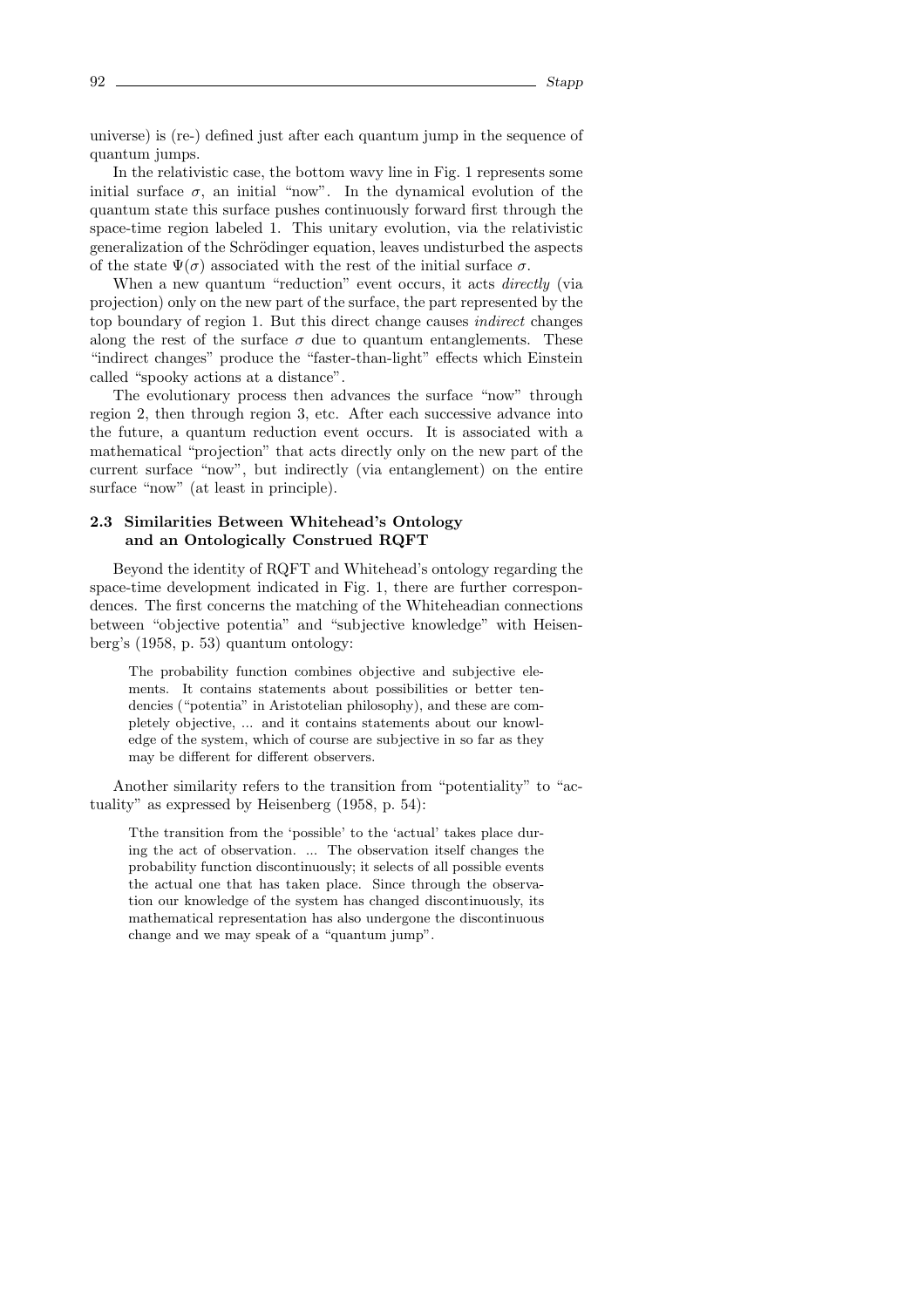### **2.4 Compatibility with Einstein's (Special) Theory of Relativity**

In the foregoing account I took the structure of RQFT as foundational, and Whitehead's words as supplemental. For Whitehead, of course, philosophical principles were foundational, and physics derivative. However, with regard to the coordination of his actual entities to space-time and, in particular, to the reconciliation of his ontology with the "theory of relativity", Whitehead repeatedly emphasized that the structure that he described did not follow from his general principles but appeared to be features of our particular epoch. That is, his descriptions of the space-time features of his "actual worlds", "contemporary entities", and "durations (the loci of unison in becoming)" were specifically designed to accord with *his idea* of the demands of the theory of relativity.

Particularly in connection with the idea of "unison in becoming (durations)" he brought in ideas from the theory of relativity associated with mere *conventional* choices of a coordinate system. In the classical-physicsbased developments of the theory of relativity, the choice of a coordinate system – and hence of the locus of points "now" – is purely conventional, without ontological significance: "Now" is *not* associated with any act of "coming into being". The notion of "coming into being" has, of course, no meaning in the deterministic "block universe" conception of classical physics. Consequently, many different surfaces "now" can pass through a point in a classical picture without conflict. But an analogous multiplicity of loci of "unison in becoming" would create conceptual conflicts within the "open future" RQFT accommodated by Tomonaga and Schwinger.

Because of Whitehead's own admitted reliance on his (relatively primitive) conception of how the theory of relativity can be reconciled with quantum mechanics, it is reasonable to replace Whitehead's proposals, based on his quasi-classical ideas about relativity, by proposals concordant with the way quantum theory was actually made compatible with the theory of relativity during the late 1940s. In the logically simplest ontologicalization of Tomonaga-Schwinger RQFT, the space-like surface "now" advances always forward into the open future, and conceptual confusion and conflict is thereby avoided.

Quantum theory is designed to be a theory of predictions, and the predictions of RQFT conform to the demands of Einstein's (special) theory of relativity. The predictions do not depend upon which one of any two spacelike separated events occurs first in the sequential unfolding of actuality: Switching the sequential orderings of, e.g., the entities labeled 1 and 2 in Fig. 1 changes no prediction of the theory. Furthermore, by virtue of the detailed structure of the quantum rules, the indirect effect, via entanglement, of a quantum event occurring in one region upon predictions of potentialities pertaining to a faraway (spacelike separated) region cannot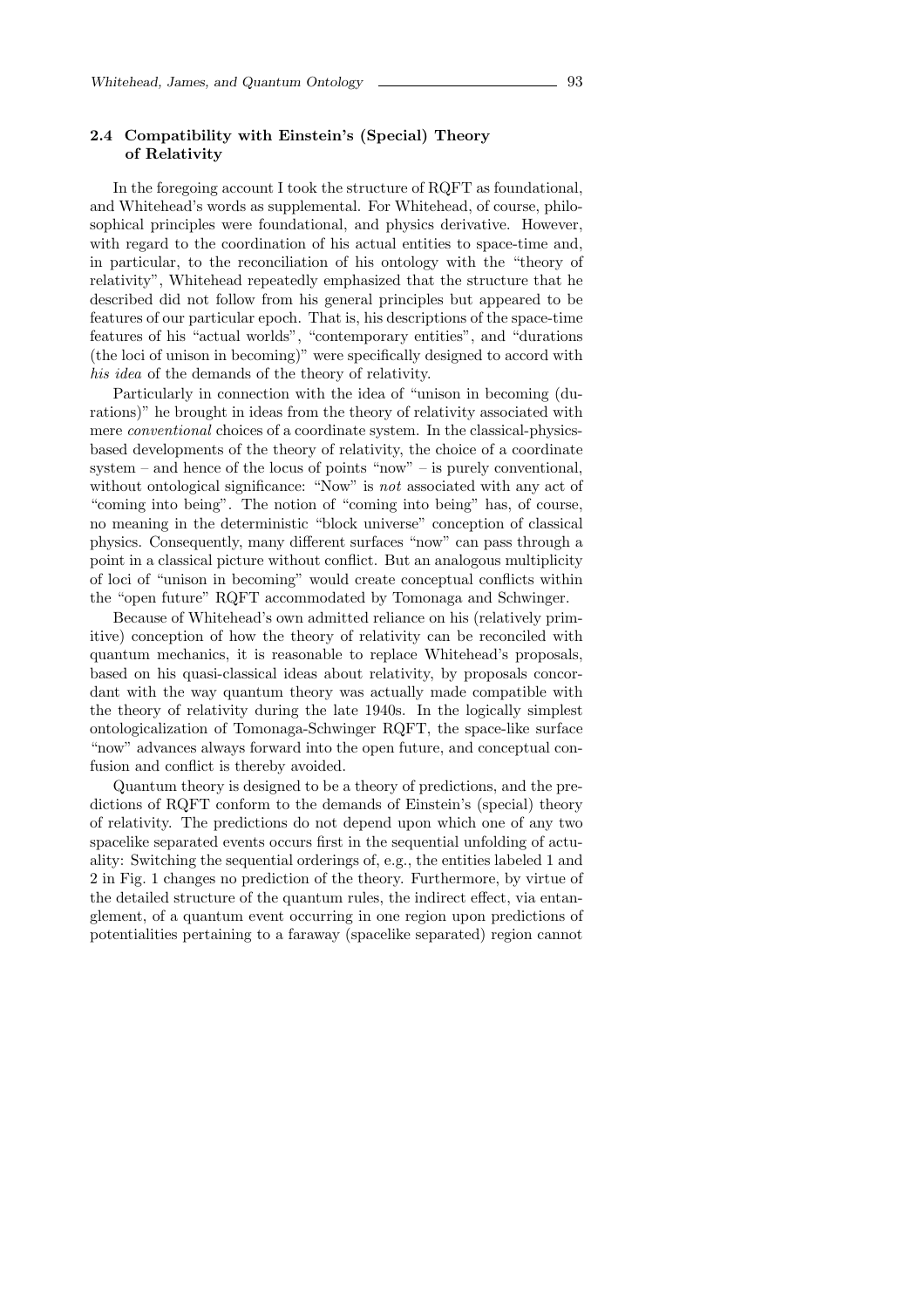be used to transmit a "signal" (a controllable message) faster than the speed of light. (For more details see Stapp 2007, App. 5,6,7.)

#### **2.5 The Psycho-Physical Building Blocks of Reality**

In the Whiteheadian ontologicalization of quantum theory, each quantum reduction event is identified with a Whiteheadian actual entity. *In the quantum version*, such an actual entity performs two kinds of actions. An action of the first kind *partitions* a continuum into a collection of discrete *experientially distinct* possibilities. An action of the second kind selects (actualizes) one of these discrete possibilities and obliterates the rest. These two kinds of actions are represented mathematically in an abstract Hilbert space. They are associated with the feature of discreteness that Bohr (1962, p. 60) called "the element of wholeness symbolized by the quantum of action and completely foreign to the classical physical principles", and that James (1911, p. 1061) called the "buds or drops of perception" (see Appendix).

According to this ontology, objective or absolute actuality consist of a sequence of psycho-physical quantum reduction events, each similar to a Whiteheadian actual entity. This sequence of happenings creates a growing "past" of "fixed and settled facts".

Each fact is specified by an actual entity that has both a physical pole (aspect) and a mental pole (aspect), and a "standpoint" region in space-time from which it views reality. I take the *physical* aspect of the actual entity to consist of a physically/mathematically described *input* and a physically/mathematically described *output*. The physical input (output) is precisely the part of the physically described quantum state of the universe that is localized – just before (after) the jump – on the *front* boundary of the standpoint region associated with the actual entity.

The mental pole also consists of an input and an output. The mental inputs and outputs have the ontological character of "feelings". The mental inputs are drawn largely from the mental outputs of the prior entities, and the mental output of the current entity is the "bud or drop" of experience created by and at this current entity.

The process by which the mental and physical inputs are combined to produce mental and physical outputs involves aspects that Whitehead called appetites, evaluations, and satisfactions. Thus, idea-like qualities are asserted to be important in the dynamics of the basic process that creates the actual entities, and hence the growing world of actual facts.

The paradigmatic example of an actual entity is an "event" whose mental output is an addition to a stream of conscious events, and whose physical output is the actualization of the neural correlate of that mental output. Such events are "high-grade" actual entities. But Whitehead also allows simpler entities to exist that have lower-grade outputs. Thus,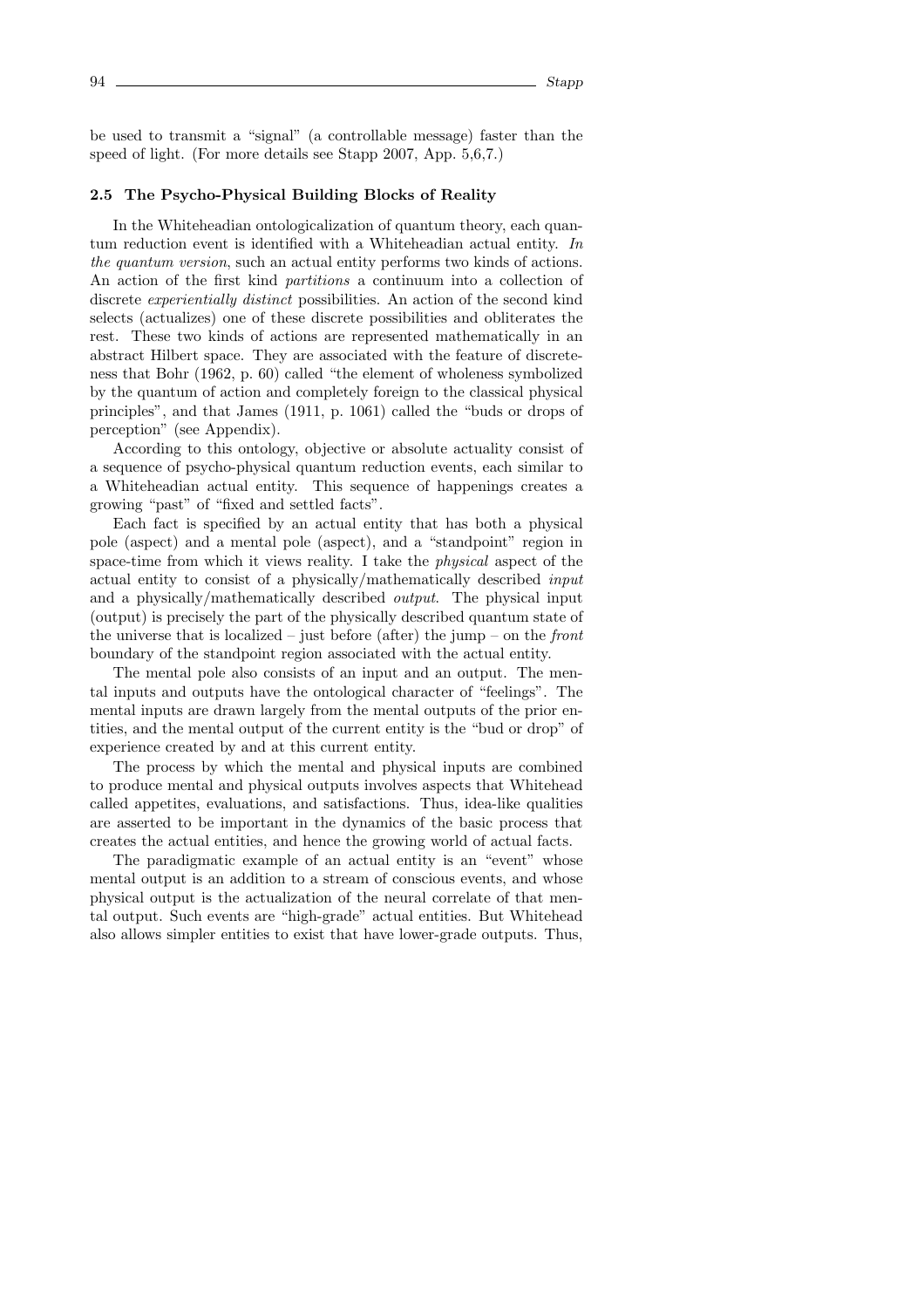the Whiteheadian quantum ontology is essentially an ontologicalization of the structure of orthodox RQFT, stripped off any anthropocentric trappings, but supplied with a dynamical process that makes our thoughts dynamically effective. This approach takes the physically described and psychologically described aspects of contemporary orthodox RQFT to be exemplars of the elements of a general non-anthropocentric ontology.

This putative understanding of the way nature works is merely an outline, further details of which can be filled in when additional pertinent data become available. The theory is not implied by the currently available empirical data, but it gives a rationally coherent way to accommodate the discreteness aspects that Bohr and James identified.

The program to ontologicalize the pragmatic orthodox quantum mechanics of its founders, and of von Neumann, may seem misdirected. For how does this explicitly observation-dependent ontology apply to the formation of a track in a cloud chamber ? The physical happenings in the chamber *seem* to have, fundamentally, very little to do with any act of observation: Our human involvement *seems* only incidental. Some physicists, therefore, conclude that the collapse events in cloud chambers are instigated by purely physically describable causes alone, and that this conclusion holds for brain events as well.

Von Neumann's analysis of measurements shows that for all practical purposes one can indeed assume that an appearing track comes into being without any dependence upon our human observations of it. Still, some sort of process-1 intervention is needed to make the quantum rules work in this paradigmatic case. If it be granted that the coming into being of a particular track is a quantum event which needs to be described not in terms of classical physics but in terms of quantum concepts, namely in terms of vectors in a vector space, and a choice of basis vectors (see Appendix), then the problem of what chooses the basis must be dealt with in some way.

The crucial point here is that quantum phenomena appear to require the entry into reality of the elements of discreteness and wholeness associated with von Neumann's process-1 action, and that this effect cannot be adequately represented either within the conceptual framework of classical physics or its quantum generalization represented by the wave function evolving continuously in accordance with the Schrödinger equation. My proposal is that each such intervention is *in its logical form* like the interventions associated with human observations that orthodox quantum mechanics describes. This conceptualization requires the existence of realities that play, in a general context, the role played by human experiences in the orthodox formulation. But what is the ontological character of these more general realities ? A significant achievement of Whitehead's ontology is a rationally coherent putative identification of their nature.

Whitehead calls the realities that are described by the mathematical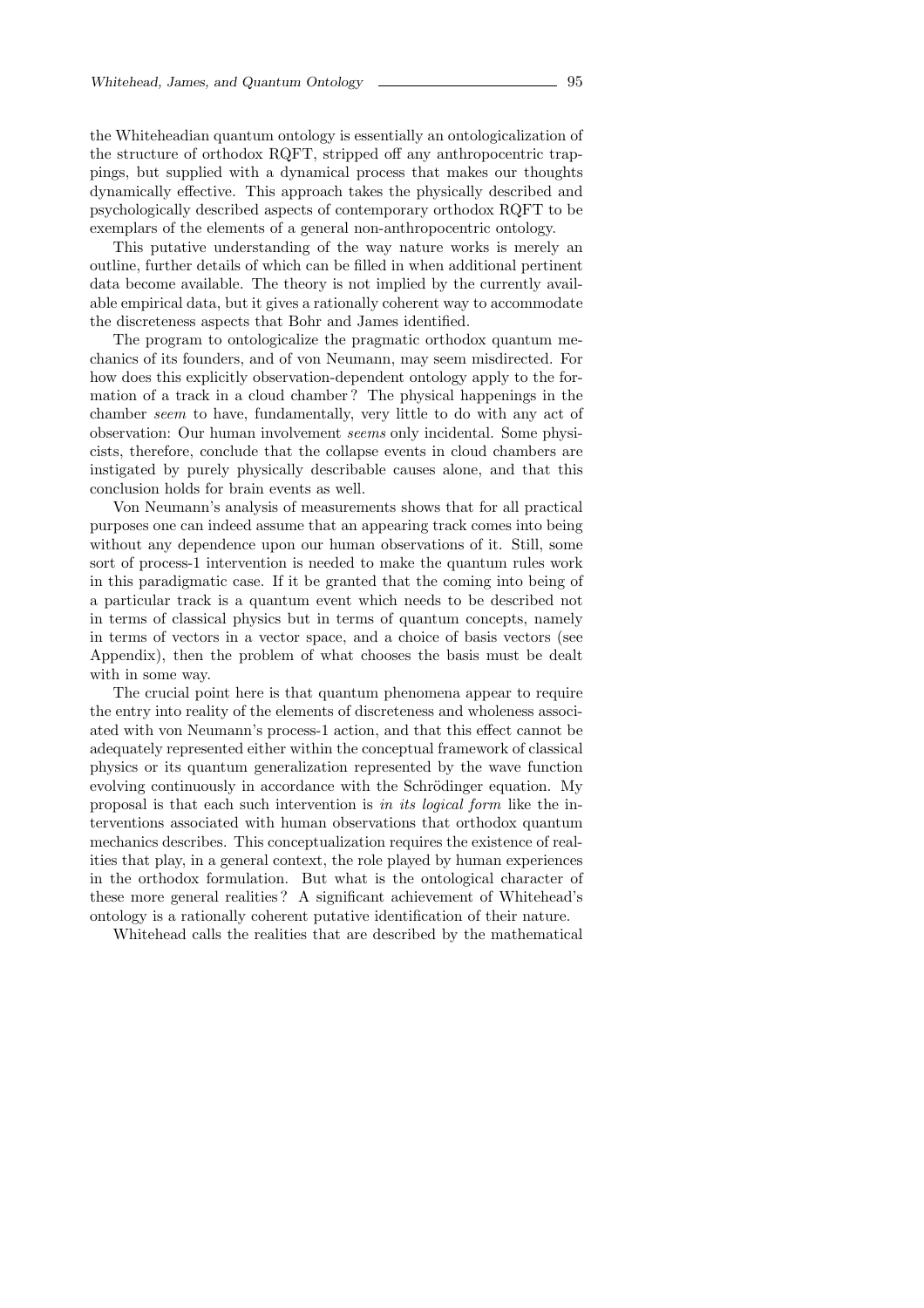formulas of physics by the name "physical feelings". In classical physics these realities are conceived to be tiny bits of mindless matter or mindless fields of force. In quantum physics, however, they are converted to features that act like potentialities – like objective tendencies – for psycho-physical events to occur. Whitehead's move of calling these realities "physical feelings" – which need to be combined with "conceptual feelings" and "memory" in order to rise to the level of "conscious feelings" – provides a uniform basis of "feelings" for the entire ontology. And this uniform basis allows the conscious feelings of the kind we know to emerge via a "dynamics of feelings" from an ontological substrate consisting of realities of one single ontological type.

It is admittedly difficult to conceive of a "feeling" that is not a "conscious feeling", for the latter is the only kind of feeling that we actually know, or know of. But if we accept that our conscious feelings are complex versions of simpler elements that can act dynamically upon other like elements and merge with them to form more complex elements of the same kind, then we have, I think, gained an important insight into what Whitehead was driving at with his choice of word. And we will have established a basis for understanding how consciousness can emerge from realities that are not conscious.

For the purpose of illustration, physicists sometimes use the phrase "the electron 'feels' the force exerted by the electric field" to convey the idea that the electron *responds* to the presence of the electric field, in a way intuitively akin to the way our thoughts respond to our feelings. Of course, in the case of the electron, the word "feels" has, for the physicist, no connotation pertaining to consciousness. The physicist is completely content to describe the interactions in purely mathematical language – which is all he needs or uses – without any concern pertaining to the ontological character of the stuff whose mathematical description he employs. Yet non-scientists tend to think of that stuff as classical "matter", even though the mathematics of quantum theory is incompatible with that idea. In the quantum description the "stuff" creates tendencies for the creation of more bits of stuff of the same kind.

The question of what it *is* that is described by the mathematics is a question that can properly be regarded as irrelevant for physics. But if one wants to provide a rational understanding of how our conscious feelings can emerge from the activities of our brains, then it becomes important to recognize that the mathematics of quantum theory does not describe motions of bits of classically conceived matter, but that it can be understood to describe properties of "feelings", conceived to be interacting qualities that are dynamically able to combine with other feelings to form output feelings of the same ontological kind. Under suitable conditions, these output feelings can be the complex sort of feelings that populate our streams of conscious experiences.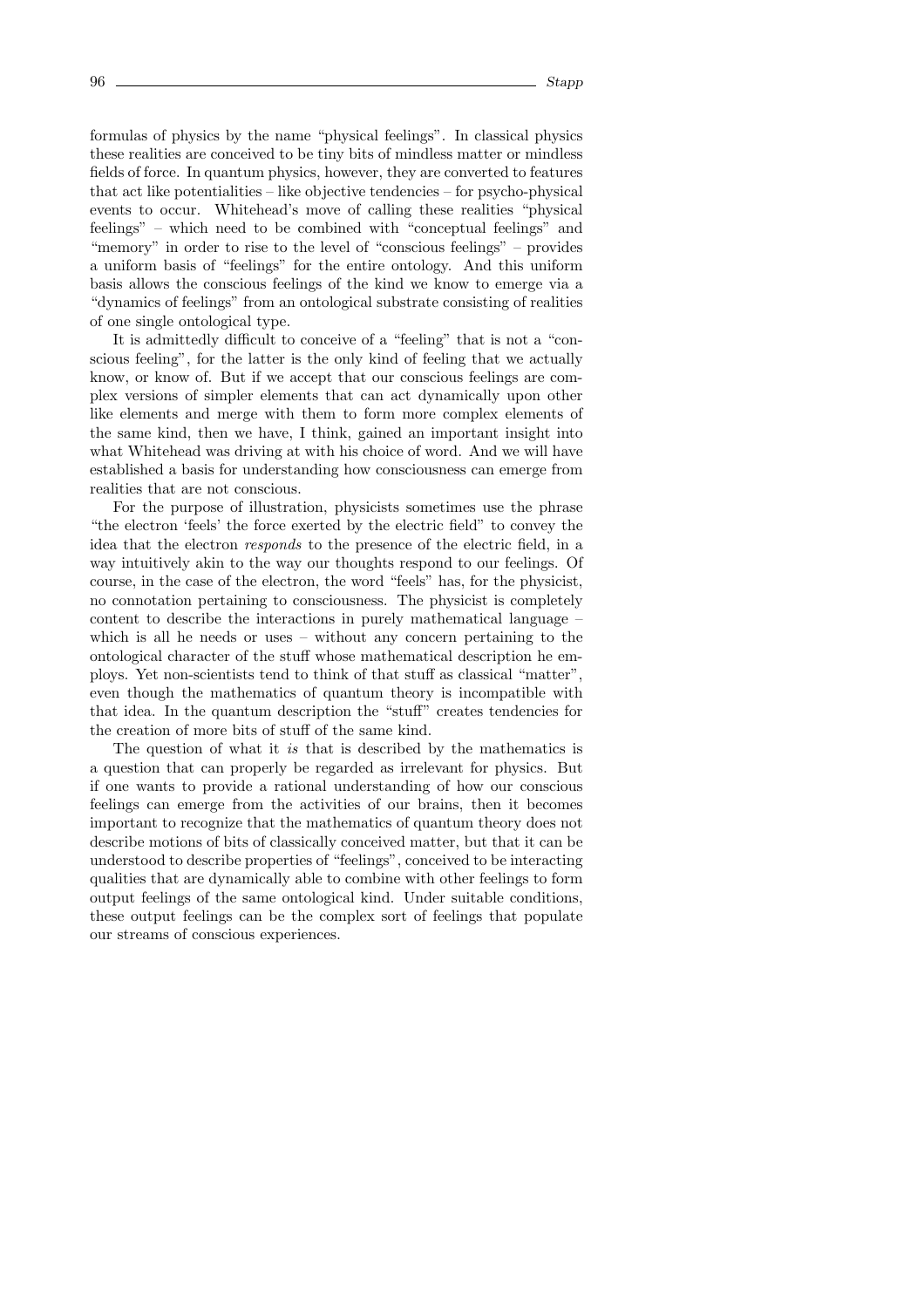Thinking in this way, though based on physics, goes beyond physics: it is metaphysics. In this connection, James anticipated, presciently, scientists who would someday illuminate the mind-body problem (James 1892, closing words):

... the necessities of the case will make them "metaphysical". Meanwhile the best way in which we can facilitate their advent is to understand how great is the darkness in which we grope, and never forget that the natural-science assumptions with which we started are provisional and revisable things.

#### **3. Jamesian Volition in Quantum Theory**

In line with Whitehead's distinction of a physical pole and a mental pole of an actual entity, contemporary science divides our descriptions of the totality of all things into two categories: descriptions in physical terms and descriptions in psychological terms.

Physical properties consist basically of mathematically described properties localized at points or tiny regions of space-time. More generally, they are the properties dealt with by physicists in physics courses. (In other sciences, this applies as well if properties are non-problematically reducible to basic physical properties.)

On the other hand, according to James, the psychological properties consist of "thoughts, ideas, and feelings". These psychological elements are collected into separate "streams of conscious experiences", each associated, in orthodox psychology, with the subjective inner life of an individual human person.

#### **3.1 Continuity and Causation in Classical Physics**

Classical physics postulates that all physical processes satisfy a principle called the "causal closure of the physical". This principle asserts that the physical description, by itself, provides for a causally complete deterministic account. The complete physical description over all of space during any interval of time determines the physical properties over all of space-time. No effects of mind or consciousness on the physically described properties need be considered or acknowledged.

This feature of classical physics – the causal closure of the physical – leads to a puzzle expressed by James (1890, p. 138) as the observation that consciousness seems to be

an organ, superadded to the other organs which maintain the animal in its struggle for existence; and the presumption of course is that it helps him in some way in this struggle, just as they do. But it cannot help him without being in some way efficacious and influencing the course of his bodily history.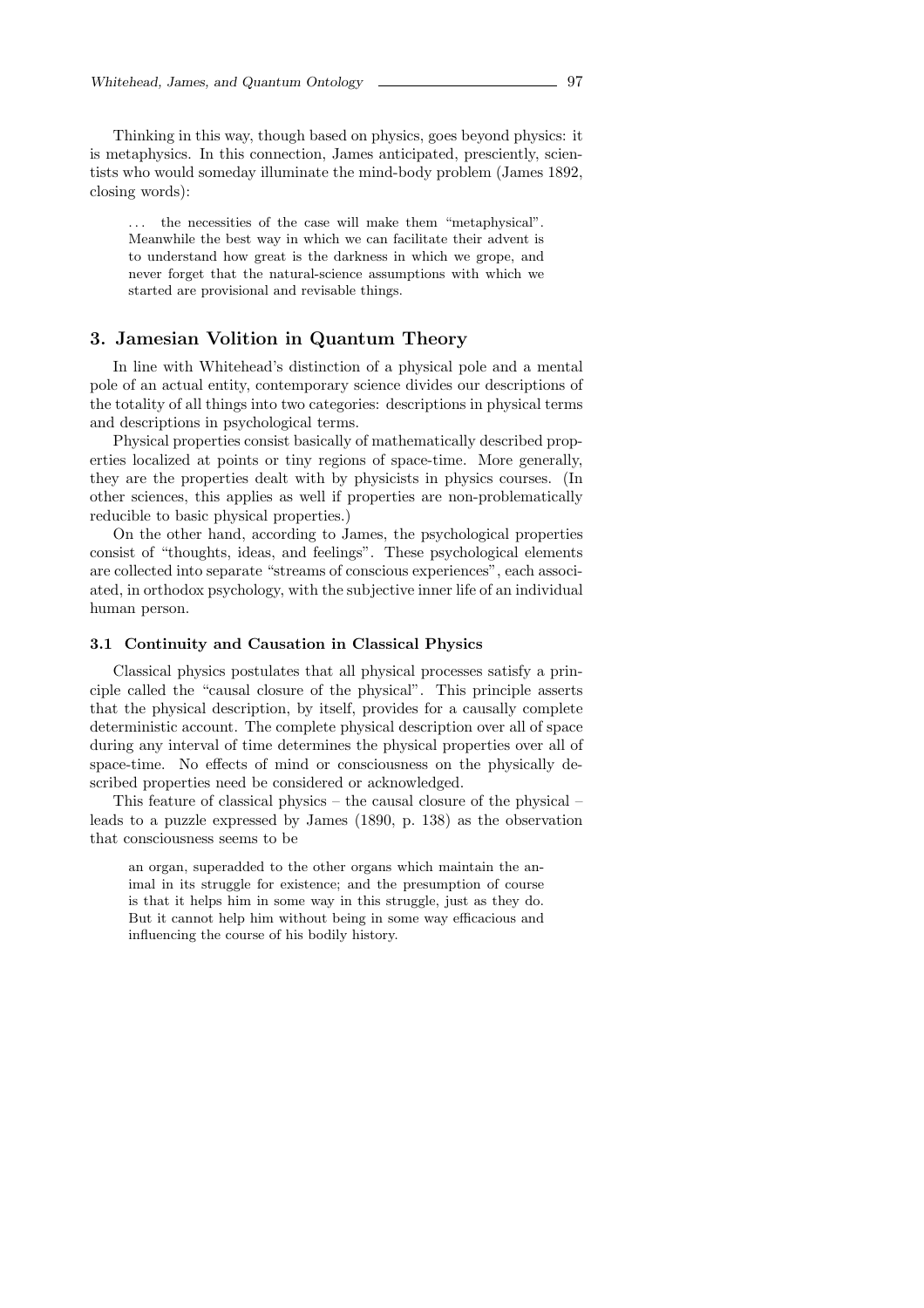James goes on to an extensive analysis of the entry of consciousness into our lives, and ends up by saying (James 1890, p. 144):

The conclusion that it is useful is, after all this, quite justifiable. But if it is useful it must be so through its causal efficaciousness, and the automaton theory must succumb to common sense.

#### **3.2 Orthodox Quantum Theory Is Not Causally Complete**

In quantum theory there are two kinds of actions that are *not determined by the known laws of quantum theory*, yet are needed to make the theory work. The first of them, corresponding to a first gap in the rule of causal closure has been described by Bohr (1958, p. 73):

The freedom of experimentation, presupposed in classical physics, is of course retained and corresponds to the free choice of experimental arrangements for which the mathematical structure of the quantum mechanical formalism offers the appropriate latitude.

Bohr's *dictum* that "in the great drama of existence we ourselves are both actors and spectators" (Bohr 1958, p. 81) means that our conscious choices determine conditions that affect subsequent physical properties. Von Neumann calls the physical correlates of these conscious choices process-1 *interventions*. They *intervene* in the orderly continuous process-2 evolution of the physical state of the universe controlled by the Schrödinger equation.

The decisions that select these actions are *free choices* made by conscious agents. They are the process-0 choices that, in actual scientific practice, determine the physically described partition, specified by a process-1 action, of the continuous quantum mechanically described physical world into discrete experiencible components. These choices act in a particular way, with an intent to elicit a conceived experiential feedback. They are made, in actual practice, by human agents. They are "free" in the sense that they are not determined, within orthodox theory, either statistically or in any other way. *This indeterminateness constitutes the first kind of causal gap.*

The second kind of causal gap is related to what Dirac called nature's choice of the *outcome* of the experiment. The intended outcome may or may not actually occur. The quantum state of the universe just prior to the agent's choice determines the *probability* for the intended feedback to occur, but it does not determine whether or not that feedback will actually occur. *This indeterminateness constitutes the second kind of causal gap.*

#### **3.3 Filling the First Causal Gap**

It is a mainstream "materialist" assumption in neuroscience that any effect of mind is causally reducible to the physically describable aspects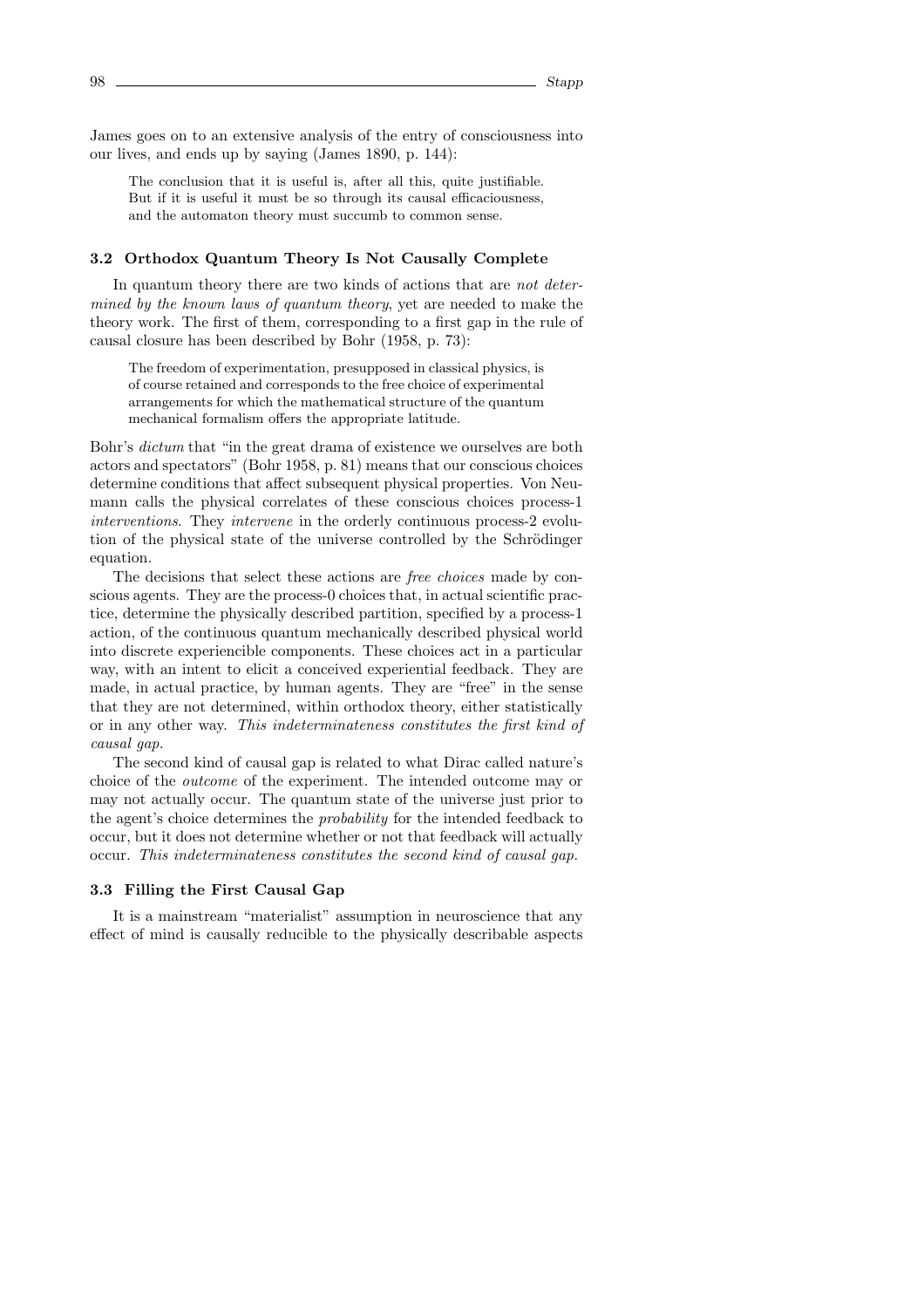of nature. This presumption is in no way a consequence of basic physical principles: It is neither demanded nor supported by contemporary orthodox physical theory. According to 20th century quantum physics, consciousness can *intervene* in brain dynamics in an essential and noneliminable selection and actualization of physical actions that without this intervention would remain pure quantum potentialities.

It is one thing to notice that the shift from classical mechanics to quantum mechanics involves the injection of conscious choices into the causal physical structure of the theory, and to observe that this opens a door to *possible* effects of minds upon brains. But it is quite another thing to spell out in detail how such an effect could actually occur. Let me discuss this issue with a simple example.

Suppose the idea "I shall now raise my arm" pops into your stream of consciousness, and this experience is colored by a strong feeling of *the positive value to you* of that contemplated action's actually occurring. It is concordant with normal experience to presume that this experience will often have a successor in which the core idea "I shall now raise my arm" is colored with a feeling of making an "effort to raise now my arm". The felt connection between "effort" and the "intensity of experience" makes it natural to suppose that the intensity of the effort is correlated with the rapidity at which the experiential events are occurring; that increased effort will be correlated to an increased rapidity of the sequence of actual entities associated with the idea of raising the arm.

Since the timings of Whiteheadian actual entities are not specified by the known quantum mechanical rules, this opens the door to the possibility that psychologically describable elements not reducible to physically described properties enter into the causal structure. But even if that were true the question would arise of how the conscious effort can influence what physically happens. How can a *conscious effort* to raise the arm "cause", in some sense, the physical arm to rise ?

What is the neural correlate of the experience of "making an effort to raise the arm"? Presumably, it is a pattern of neural activity that, if sustained over a sufficiently long time, will tend to cause, via the neural machinery, the arm to rise. This correlate typically has become established through trial-and-error learning involving the comparison of effortful intentional actions to their experiential feedbacks. I call such a pattern of neural activity a "template for action".

Let us suppose, in connection with the succession of actual entities discussed in Sect. 2.2, that the experience of an "effort to raise the arm" causes an immediate (within a few milliseconds) repetition of that experience, and that this causes another immediate repetition, and so on. This rapid sequence of actualizations of the associated "template for action" will tend – by virtue of the quantum Zeno effect (Misra and Sudarshan 1977) – to hold that template for action in place for longer than would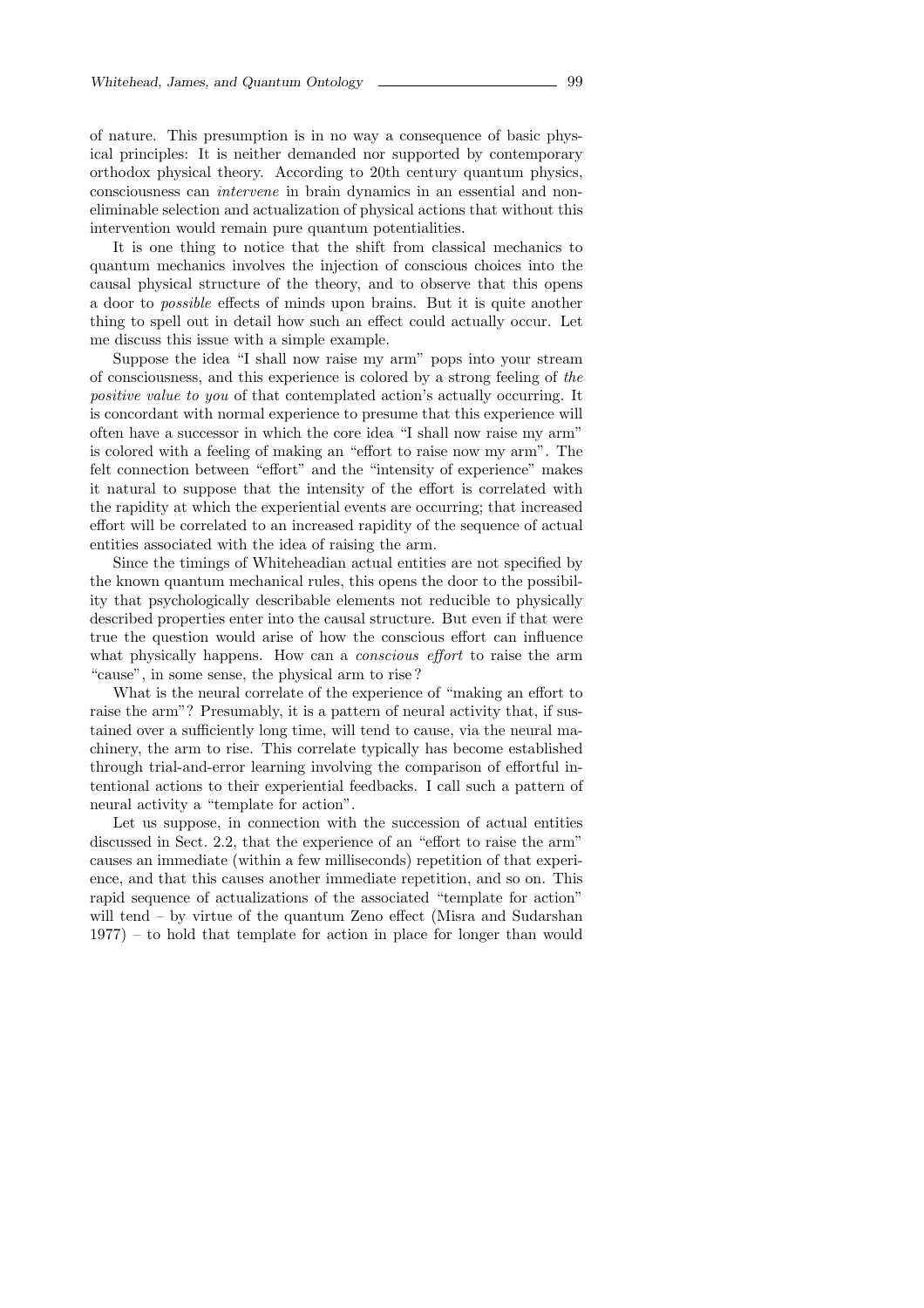otherwise be the case. This persisting excitation of the template for action will, by virtue of its defining property, tend to cause your arm to rise.

This effect is in exact agreement with the observations of James (1892, p. 227):

I have spoken as if our attention were wholly determined by neural conditions. I believe that the array of things we can attend to is so determined. No object can catch our attention except by the neural machinery. But the amount of the attention which an object receives after it has caught our attention is another question. It often takes effort to keep mind upon it. We feel that we can make more or less of the effort as we choose. If this feeling be not deceptive, if our effort be a spiritual force, and an indeterminate one, then of course it contributes coequally with the cerebral conditions to the result. Though it introduce no new idea, it will deepen and prolong the stay in consciousness of innumerable ideas which else would fade more quickly away. The delay thus gained might not be more than a second in duration – but that second may be critical; for in the rising and falling considerations in the mind, where two associated systems of them are nearly in equilibrium it is often a matter of but a second more or less of attention at the outset, whether one system shall gain force to occupy the field and develop itself and exclude the other, or be excluded itself by the other. When developed it may make us act, and that act may seal our doom. When we come to the chapter on the Will we shall see that the whole drama of the voluntary life hinges on the attention, slightly more or slightly less, which rival motor ideas may receive.

Later in the same book, in a section entitled "Volitional Effort is Effort of Attention" James (1892, p. 417) expresses this even more concisely:

The essential achievement of the will, in short, when it is most "voluntary," is to attend to a difficult object and hold it fast before the mind. ... Effort of attention is thus the essential phenomenon of will. ...

Consent to the idea's undivided presence, this is effort's sole achievement. ... Everywhere, then, the function of effort is the same: to keep affirming and adopting the thought which, if left to itself, would slip away.

#### **3.4 Empirical Support**

Empirical support for this explanation of the way in which our consciousness affects our brain can be found in Stapp (2001) and Schwartz *et al.* (2005). But beyond the detailed experimental findings described in those works there is the enormous practical benefit of having a rationally coherent conception of nature, and our role in nature, that links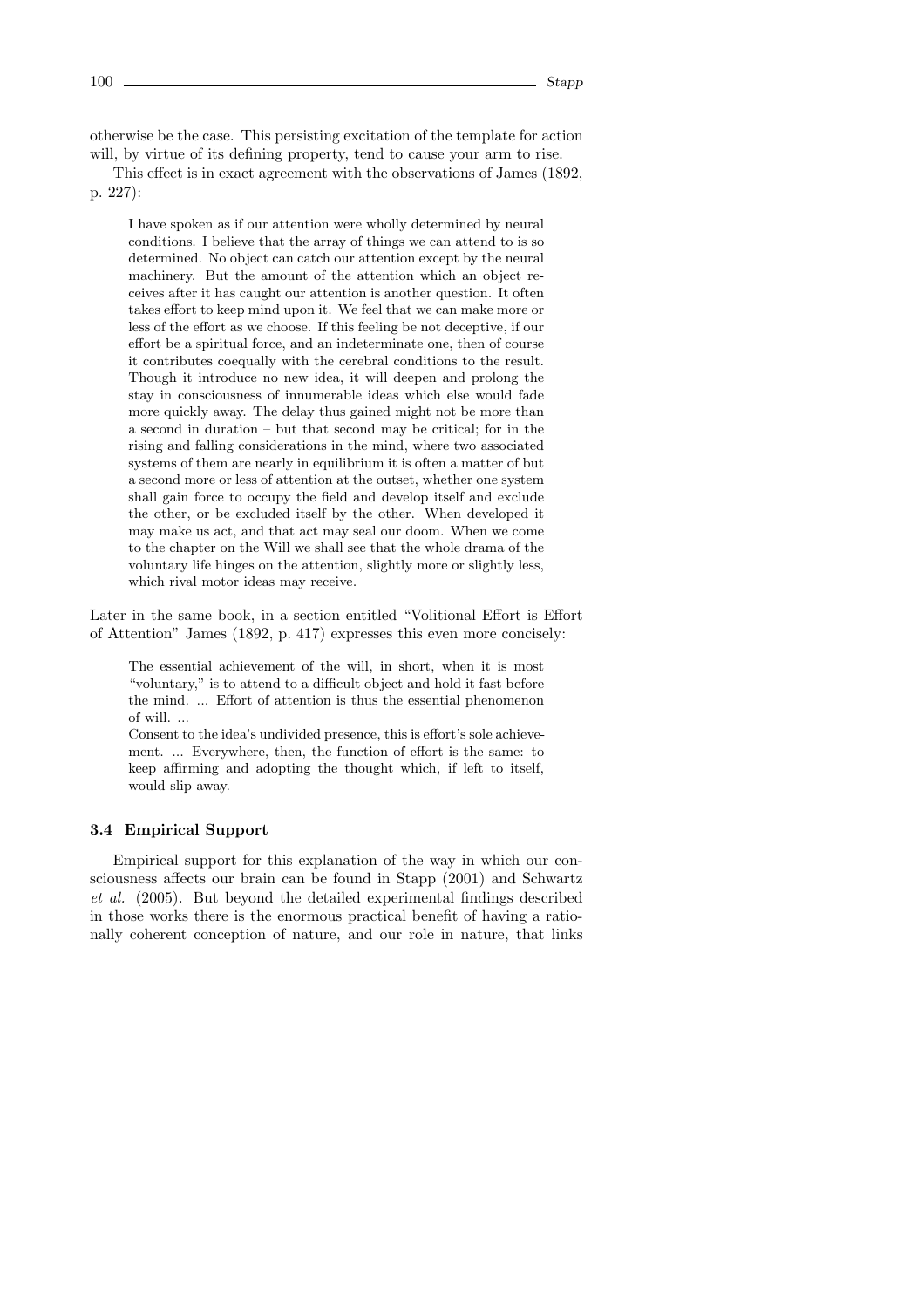our intuitive feeling that our intentional thoughts can influence our physical actions to a science-based understanding of how conscious intentional efforts can affect brain activities in ways that can, through learning or training, be correlated to experiential feedbacks. The vast literature on biofeedback, and the mounting evidence from nerve-activated prosthetics, attest to the utility of this conception of the mind-brain connection.

Insofar as one grants that a conscious experience is not simply an aspect of the activity of a brain that is completely expressible in terms of the physical concepts of (classical or quantum) physics but, instead, has qualities that cannot be expressed in terms of, or reduced to, the physical description of the world, one must specify whether these further properties are needed to fix the flow of physically described events, or whether, as in classical physics, the physically describable flow of events is completely determined by the physically describable aspects alone.

Consider a situation in which consciousness is represented by a module that can integrate and evaluate brain data and make selections, but has no causal effect on the physical machinery that implements or obeys the physical laws that by themselves determine all physical effects. One would then have to understand how this module *could be trained* to come into good alignment with the causal processes upon which it has no causal effect. There is certainly no automatic uniform concordance between the mental and physical descriptions, as the numerous examples of mismatches cited by proponents in mechanistic or materialistic conceptions of reality attest. If there is indeed no automatic concordance between conscious thoughts, ideas, feelings and physical actions, then how can the empirically occurring correspondences come into being without an action of the mental module upon the physical actions ?

Why, I must ask, would anyone ever want to postulate the existence of such an unnatural, awkward, and seemingly *impossible to comprehend* reality ? The empirically validated laws of current physics are applicable to warm, wet, and noisy brains and provide a way of understanding, within that context, a causal influence of mental effort upon brain activities that renders the empirically manifest phenomena of effortful and guided mindbrain interactions natural and understandable.

#### **3.5 Comments**

- 1. Every aspect of the preceding analysis is in strict accord with the orthodox laws of quantum physics. No rule has been stretched or altered. A causal gap in the theory has been filled in a natural way, by exploiting effects explicitly assigned by the theory to conscious free choices, and then applying the known causal laws.
- 2. The quantum Zeno effect is itself a decoherence effect, and it is not diminished by environmental decoherence. *Thus the decoherence*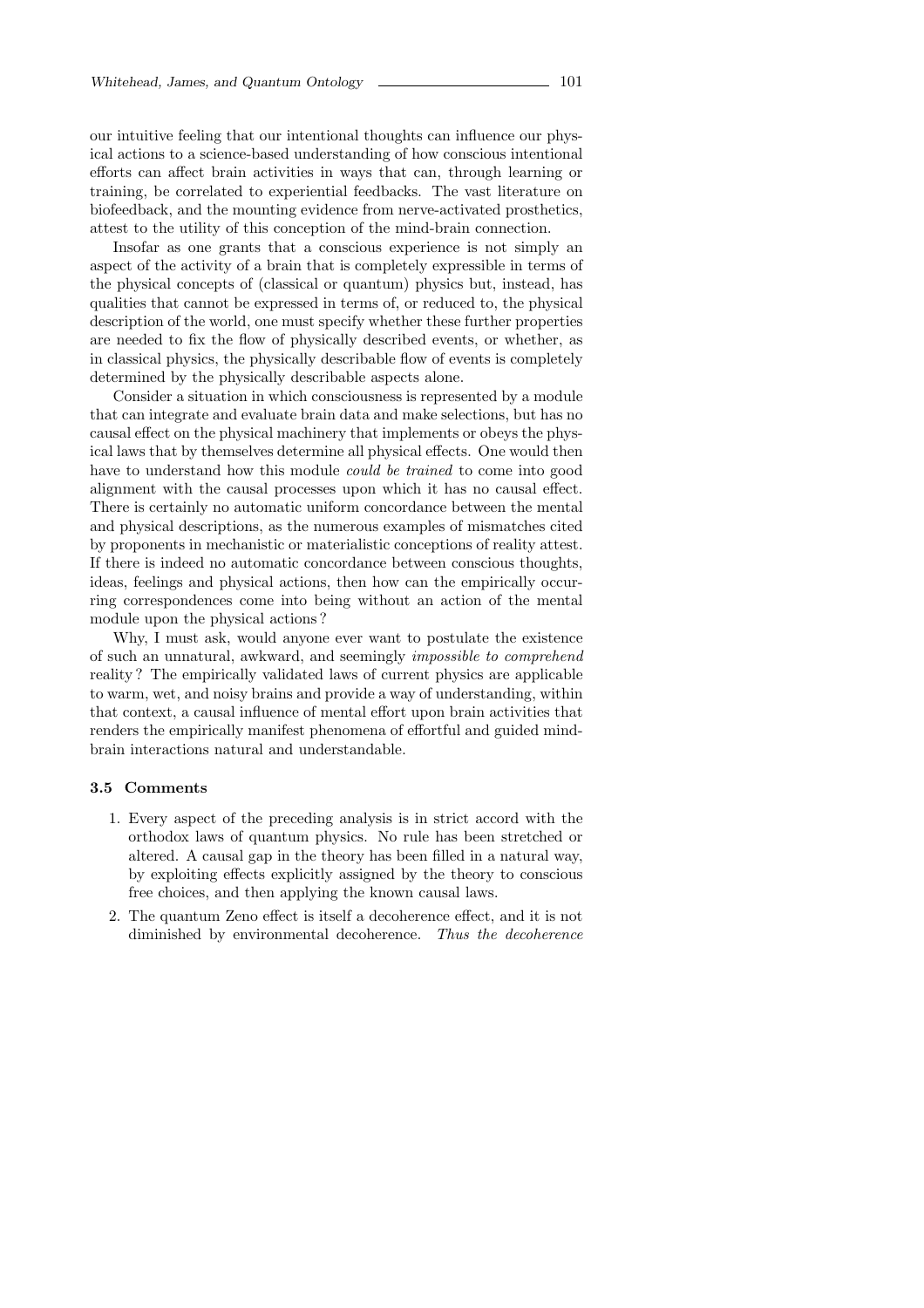*argument against using quantum mechanics to explain the influence of conscious thought upon brain activity is nullified.* Environmental decoherence does reduce pure quantum states to "mixtures", to a smear of quasi-classical states, but this neither resolves the problem of the discreteness of our experiences nor eliminates all macroscopic quantum effects.

3. The fundamental reason why the effect of conscious thought upon bodily action is explainable within quantum mechanics, but not within classical physics, is that orthodox quantum theory requires, as a key innovation, the causal input of our conscious choices. The logically needed process-1 physical choices have no causal roots in the physically described aspect of reality specified by the theory, but they are strongly correlated with sufficient reasons and other motivations describable in psychological terms. This configuration of causal connections suggests that consciousness is the cause, and the correlated process-1 action is the effect. This is the point of view that ties quantum theory most naturally and directly both to common sense and to our deepest intuitions, as well as to actual scientific practice, where the experimenter chooses on the basis of reasons and goals which of his or her options will be pursued. What thoughts could possibly induce any rational philosopher or scientist interested in the connection between mind and matter to close his or her mind to this seemingly so pertinent development of physics ?

### **4. Contrasts to Whitehead**

My use of Whitehead's conceptions is intended to flesh out an ontological construal of relativistic quantum field theory, not to explain Whitehead's philosophy. Thus I have picked out aspects of his work that fit contemporary relativistic quantum theory nicely, and elevate them from a set of pragmatic rules to a putative partial description of the reality in which our bodies and our streams of consciousness are embedded. But certain departures from Whitehead's scheme may be worth noting.

In Sec. 2.4 I have already discussed the deviations pertaining to spacetime structure that seem to be required to accommodate adequately the theory of relativity.

Whitehead regards the mental pole of an actual entity as primarily associated with the internal dynamics that creates the entity. I have taken a key feature of the completed entity to be the final whole experience, the bud or drop of experience that James describes in connection with humans, and have taken this to be *part* of the output of the entity. Whitehead achieves a similar effect when he speaks of the conceptual reproduction in a later entity of conceptual features of earlier entities that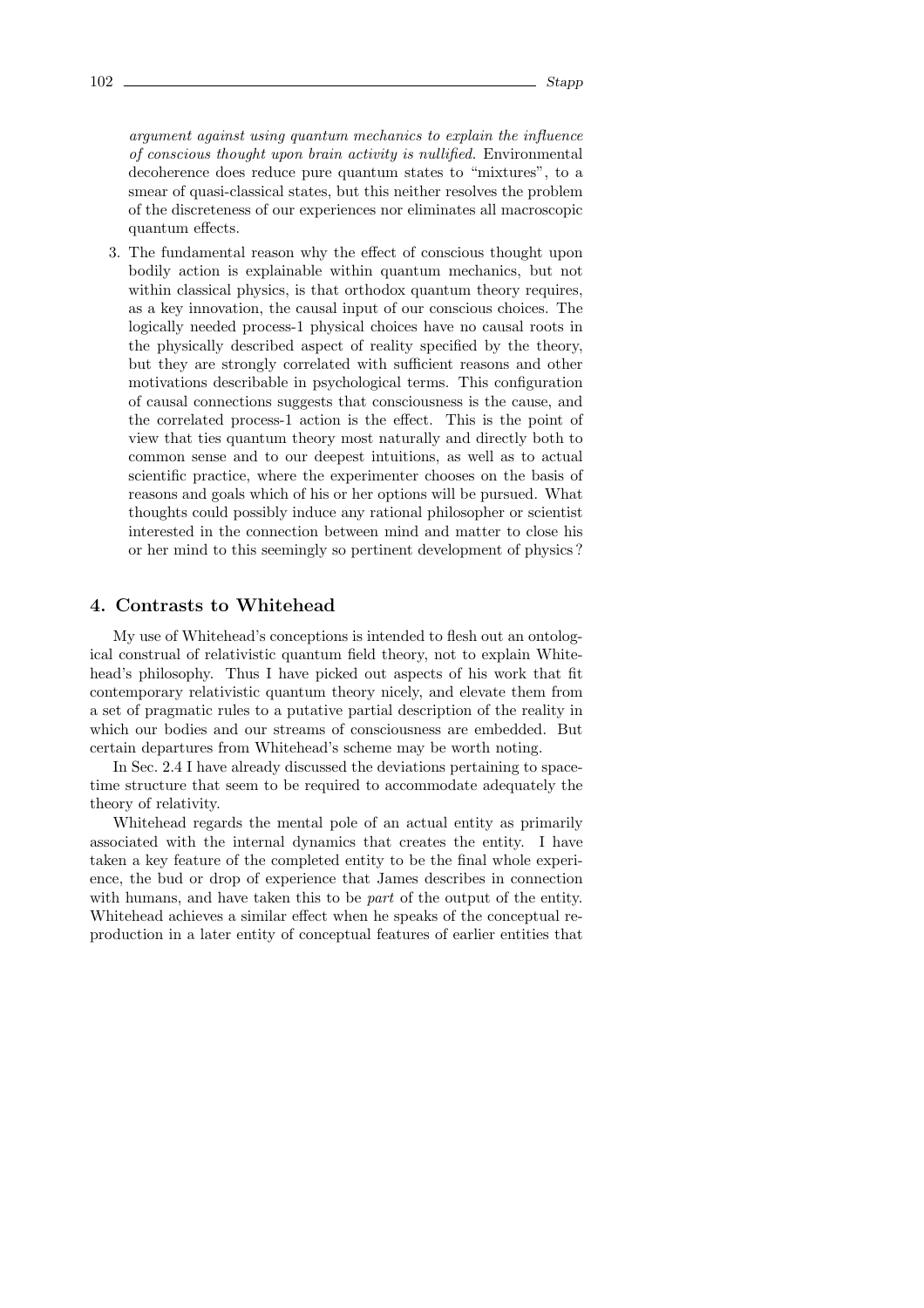it prehends. But since I want to tie the physically described aspects of the output of an entity to those aspects that are represented in the mathematically described quantum state, I need to allow that the output be not confined exclusively to those mathematically described aspects. There is also a conceptual aspect that can be picked up by a later prehending entity and applied as a key part of the internal process of extracting from the smear of quantum potentialities the definite actual output. This integration by each entity of conceptual and physical aspects created by prior entities to produce a new definite actual component of reality is the central idea of the process discussed here.

Another departure from Whitehead stems from the fact that I do not see how a photon, for example, traveling through a vacuum, can be conceived of as a society of entities, at least insofar as these entities have smallish standpoints at which the photon becomes localized. That would seem to preclude well established interference effects such as the famous double-slit experiment. Similar experiments with neutrons going in two different ways around a football field are feasible. So if a photon or neutron is to be conceived of as a society of sequential (successive) entities, then the standpoints of these entities must apparently cover the entire spherical surface of the spreading wave front of the emitted particle. This leads to problems if one tries to deal with several simultaneously emitted particles.

I treat freely moving particles as "potentia" represented by the evolving quantum state, not as societies of actual entities. Only the "larger" physical systems are represented by societies of entities. For the defining characteristic of "larger" I refer to Heisenberg (19584, p. 54, my italics):

... the transition from the "possible" ot the "actual" takes place as soon as the interaction of the object with the measuring device, *and thereby with the rest of the world*, has come into play.

In the Whiteheadian framework we do not speak of "measuring devices" as such, but we do have large systems – physical objects – that do propagate as societies of actual entities, where the earlier entities that constitute the objects are succeeded by similar entities. These large objects *interact with the rest of the world* via gentle events that produce quantum decoherence. The first phase of the Whiteheadian process of creating an actual entity is to assess the entire already-created past. It is reasonable to suppose that an entity needs a sufficient linkage to the universe to be able to acquire a standpoint. Thus societies of entities that correspond to physical objects can reasonably be supposed to have appreciable linkage to their environment. This would allow individual elementary particles to propagate as potentialities rather than as societies of actual entities. If we note that the process of creating these events, corresponding to "measuring devices", does need conceptual inputs (mental poles) then we get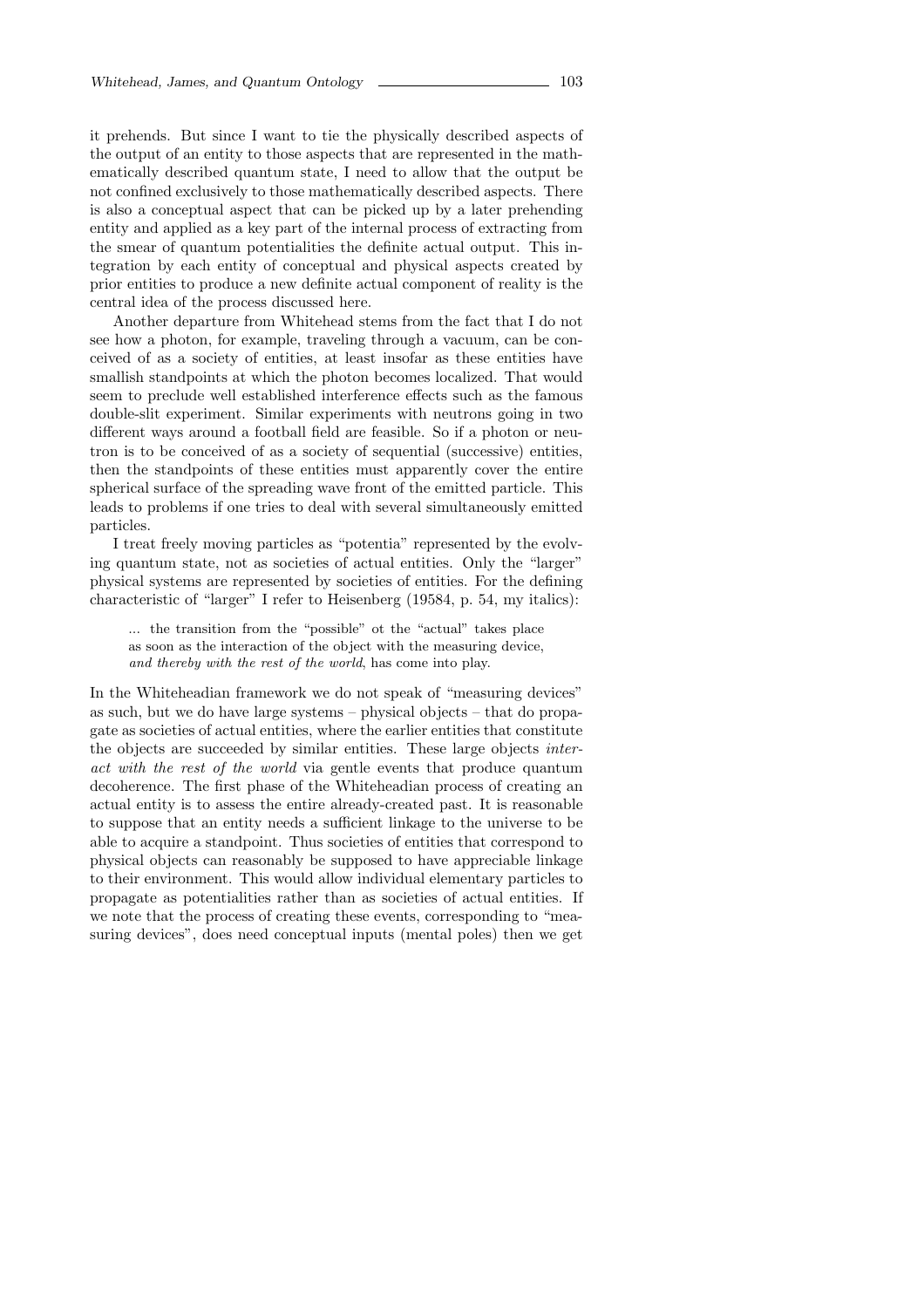an answer to Heisenberg's question mentioned in the Prelude: Mentality (conceptual aspects) extends all the way down, but not consciousness.

It is possible to avoid the awkward idea that each actual entity is localized and, hence, that the sequence of entities has to jump around the whole universe from tiny place to tiny place. The rules of RQFT allow the process-1 phase of a global entity to develop completely independent at non-overlapping sites scattered over the entire surface "now", and a later ("process-3") phase to then act globally over that entire surface and fix the outcome (more precisely, a whole set of outcomes) in conformity to the quantum statistical rules. This brings the process into concordance with the usual idea that time advances on a broad front. Thus 20th century physcis allows normal common-sense ideas to prevail in an understandable way without making conscious will an illusion.

# **Appendix: Connection Between Classical Physics and Quantum Physics**

To understand the connection between classical physics and quantum physics, consider first a classically conceived system consisting of one single point particle confined to a large cubical box in ordinary threedimensional space. Suppose we divide this box into a very large number N of tiny cubical regions. Then one way to represent some information about the system at some particular instant of time is to assign to each tiny cube a number "1" or "0" according to whether the particle is in, or is not in, that tiny cube at that instant. Thus, at each instant, all N boxes will be assigned a "0" except for one box, which will be assigned a "1". (A special rule can be introduced to cover the case where the particle lies exactly on a boundary.) Over the course of time this "1" will, due to the motion of the particle, occasionally jump from one tiny box to an adjacent one.

Information about the velocity of the particle can be added by introducing, for each of the little coordinate-space boxes just mentioned, a collection of M little boxes in a space that represents the velocity of the particle, or better, its momentum – which is the product of its velocity and its mass.

A *statistical* description of the system, as in statistical mechanics, shows particular analogies with quantum mechanics. Statistical mechanics covers situations where one wishes to make statistical predictions about future observations on the basis of the known equations of motion, when one has only statistical information about the initial conditions. In this case each little box represents a tiny region in the combined coordinatemomentum space – which is called *phase space* – and the initial number assigned to this box will generally be some number in between "0" or "1".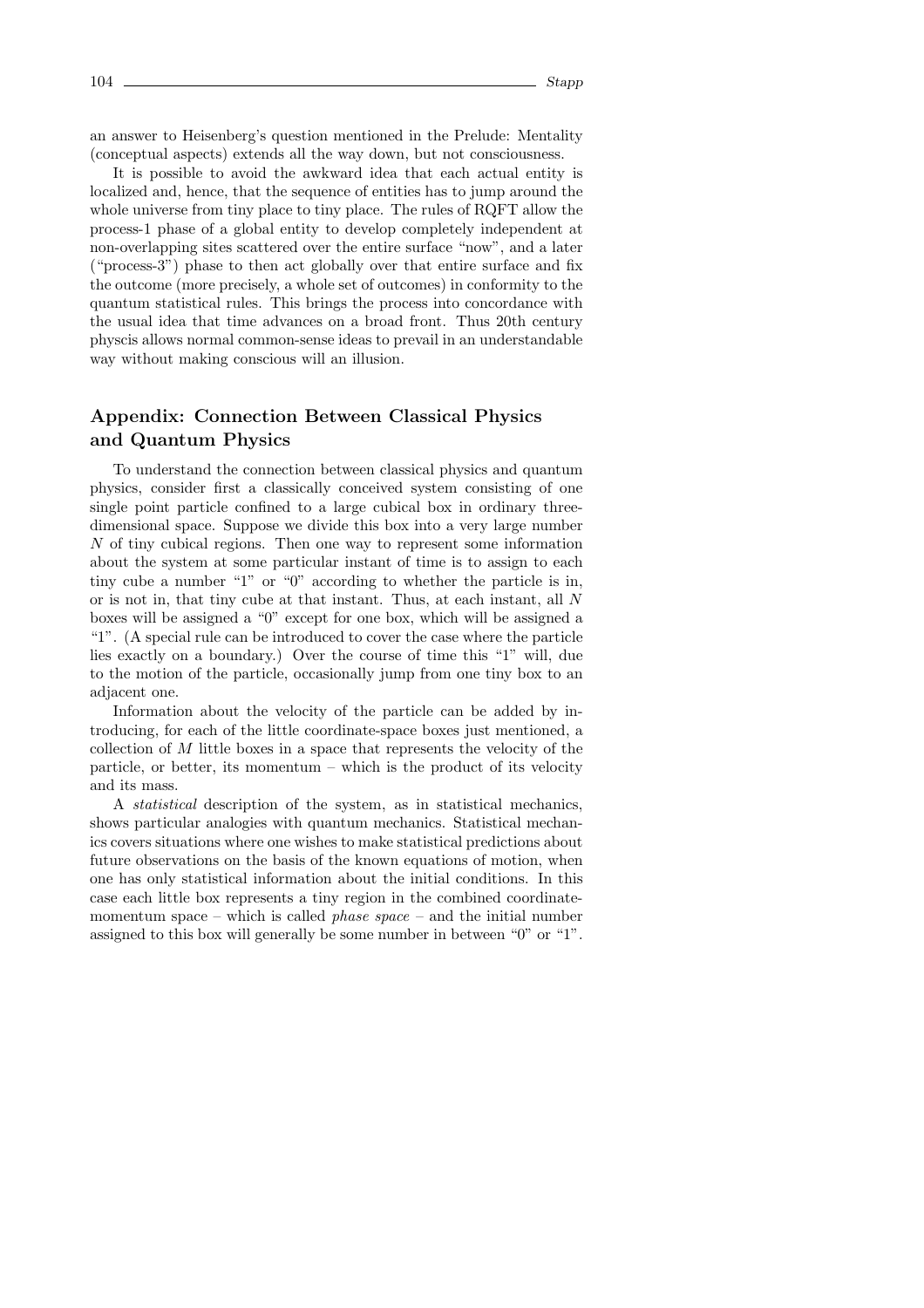This number represents the initial probability that the combination of the location and the momentum of the particle lies in that tiny region. One can let the sizes of these little boxes become increasingly small, and finally go over to a continuous *probability density*. Then the classical equations of motion can be used to determine how this probability density changes over the course of time.

A typical measurement from the classical point of view is an action that answers the question: Do the position and momentum of the system at a time t lie in some specified region  $R$  in phase space? Given the initial probability conditions, the probability that the answer is "Yes" at time  $t$  is obtained by summing up all of the contributions to the evolved probability distribution that lie within the specified region  $R$  at time  $t$  of the observation.

In the simple case just described the observed system is just one single point particle. But the same discussion applies essentially unchanged to any physical system, including, in particular, the brain of a conscious human being. In that case, the space in which the little boxes lie is a space each point of which represents a complete classically conceived brain, and each little box represents a tiny range of values in this space. Each little box can represent a tiny region in which both the location and the momentum of every particle in the brain are very close to the values specified by a classically conceived and described possible state of the brain. According to the classical conception of nature, the actual state of the human brain at any particular instant lies in exactly one of these little boxes, and all but one box is assigned a "0". In a classically conceived *statistical* context a set of probabilities that sums to one can be distributed in any chosen (smooth) way among these small boxes, each of which can in principle be shrunk to an arbitrarily small size.

In the quantum generalization of classical statistical mechanics the region R associated with an actual (conscious) observation cannot be represented by an arbitrarily small (or even sharply defined) region of the classically conceived phase space. The size of the  $-$  in principle fuzzy  $$ region in phase space, defined in a suitable way, is a multiple of Planck's quantum of action. The intrinsic wholeness of each conscious thought renders the phase space of classical physics an inappropriate basis. The physical state of the brain is represented, rather, as a *vector* in an appropriate *vector space*, and each permissible conscious observation associated with that brain is associated with some set of mutually orthogonal (perpendicular) *basis vectors*.

*Thus the basic mathematical structure needed for the conscious-observation-based quantum theory of phenomena is fundamentally incompatible with the mathematical structure used in the physical-measurement-based classical theory of phenomena. An irreducible element of wholeness is present in the former but absent from the latter.*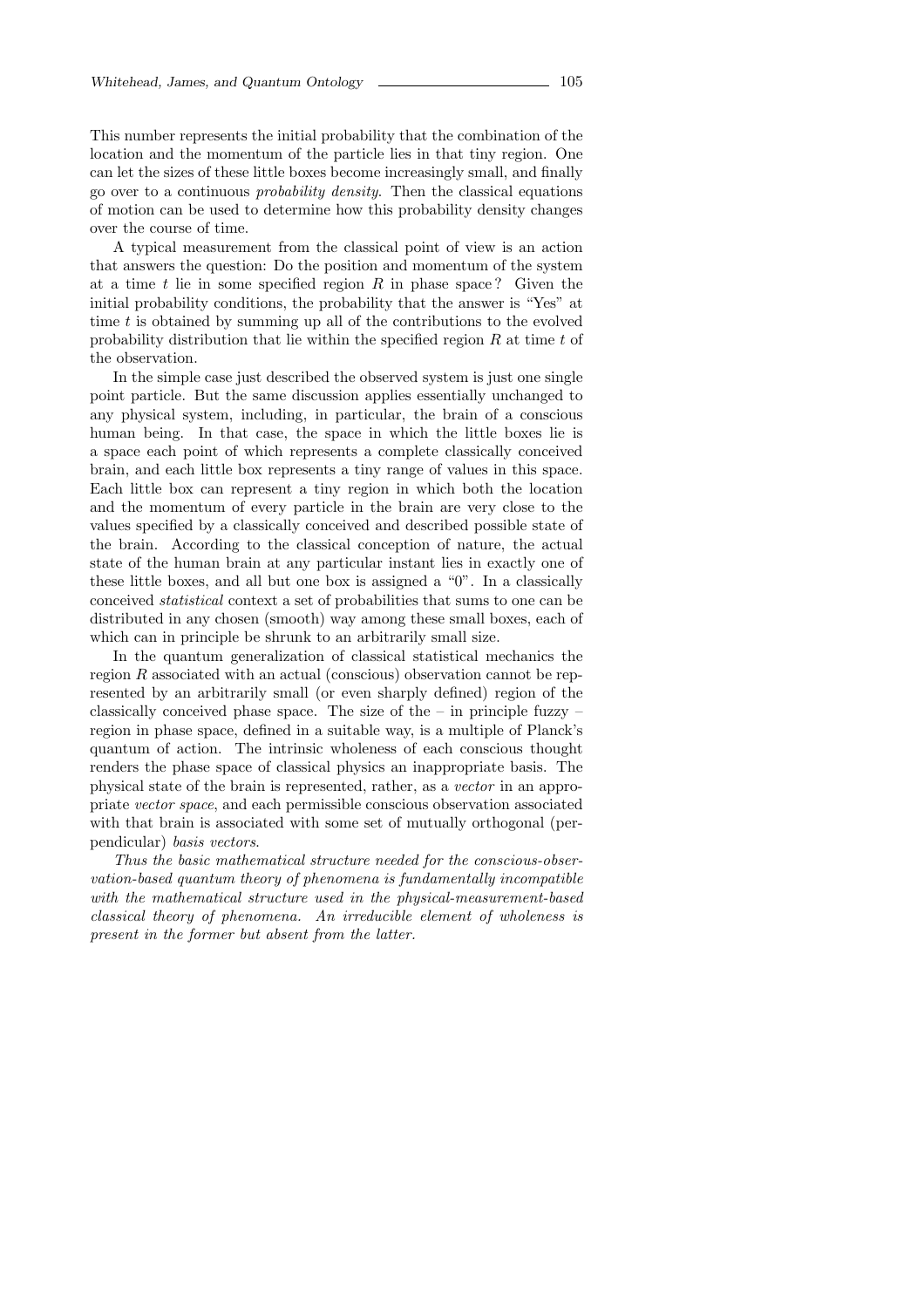The neural correlates of our conscious thoughts are, according to quantum mechanics, represented in a vector space of a very large number of dimensions. But the basic idea of a vector in a vector space can be illustrated by the simple example in which that space has just two dimensions. Take a flat sheet of paper and put a point on it. (Imagine that your pencil is infinitely sharp and can draw a true point and perfectly straight lines of zero width.) Draw a straight line that starts at this point, called the origin, and that extends out by a certain amount in a certain direction. That directed line segment, or the displacement from the origin that it defines, is a vector in a two-dimensional space.

Any pair of unit-length vectors that are perpendicular to each other constitute a *basis* in this two-dimensional space. (They are in fact an orthonormal basis, the only kind of basis that will be considered here.) Because any pair of perpendicular unit-length vectors rigidly rotated by any angle gives another perpendicular pair, there is an infinite number of ways to choose a basis in a two-dimensional space.

Given a basis, there is a unique way of decomposing any vector in the space into a sum of displacements, one along each of the two perpendicular basis vectors. The two individual terms in this sum are a pair of perpendicular vectors called the *components* of the vector in this basis. One such decomposition is indicated in Figure 3.

If  $V$  has unit length and  $A$  and  $B$  are the lengths of the components of  $V$  that are directed along these two basis vectors, then, by virtue of the theorem of Pythagoras,  $A^2 + B^2 = 1$ : the sum of the two squares is unity. This is what a sum of probabilities should be. Consequently, the concept of probability can be naturally linked to the concept of vectors in a vector

**No Yes** AC BΘ

Figure 3: Decomposition of a vector  $V$  of length  $C$ , in a two-dimensional space, into components of lengths *A* and *B* directed along a pair of basis vectors that correspond, respectively, to the "Yes" and "No" answers to a possible process-1 question labeled by Θ.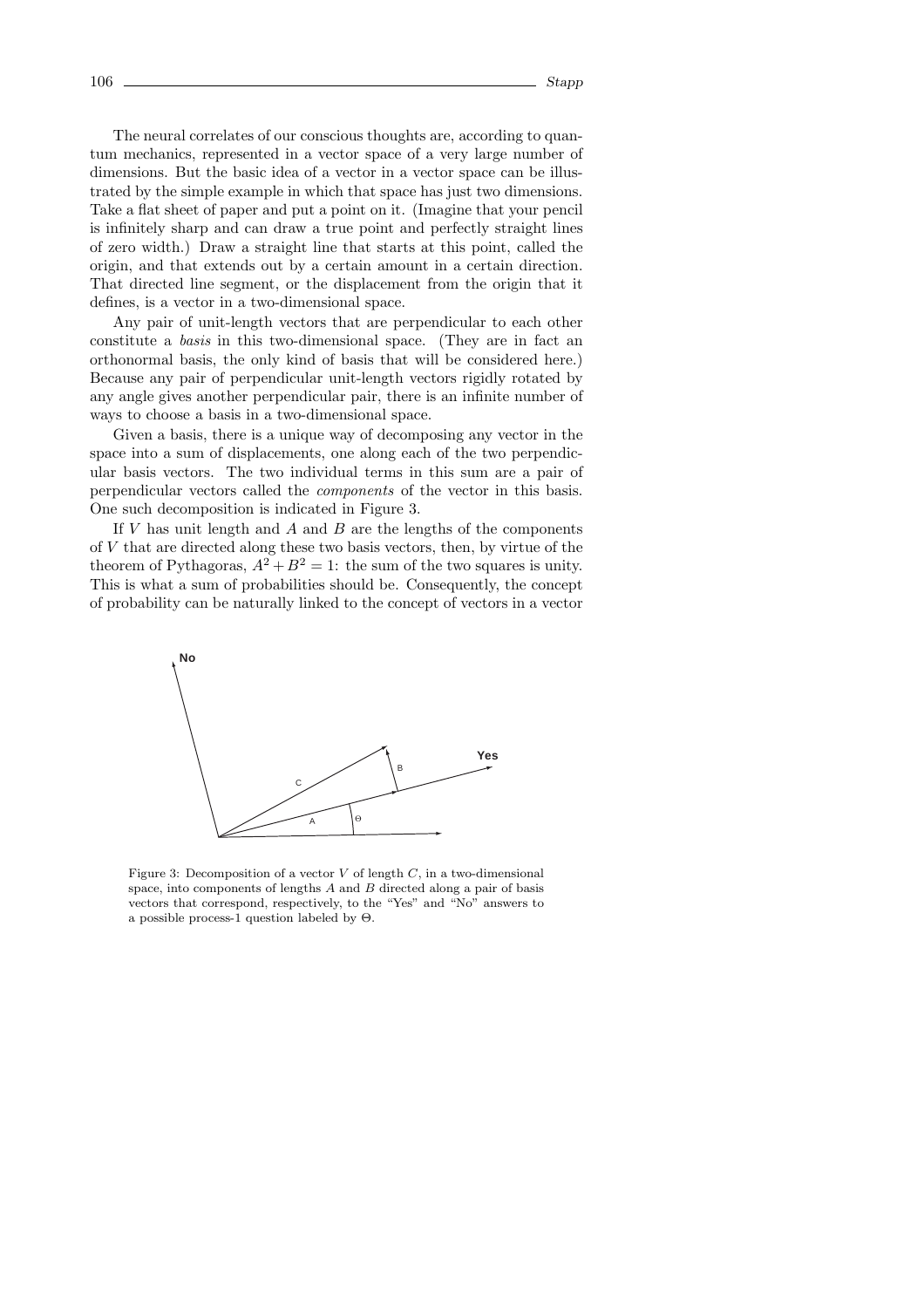space. The angle Θ specifies the different observational process that are possible in principle for vectors in this space, and the two corresponding basis vectors correspond to the two possible distinct outcomes, "Yes" or "No", of the observational process specified by Θ.

An N-dimensional vector has N dimensions instead of just two. This means that it allows not just two mutually perpendicular basis vectors, but N of them. As a mathematical idea this is well-defined. There are clearly an infinite number of ways to choose a basis in any space of two or more dimensions, hence an infinite set of elementary observational processes are possible in principle. For any  $N$ , and for any basis in the  $N$ -dimensional space, there is a unique way of decomposing any vector in that space into a sum of displacements each lying along one of the mutually perpendicular basis vectors.

Each possible observational process is, according to the basic principles of quantum theory, associated with such a choice of basis vectors. The N-dimensional generalization of the theorem of Pythagoras says that the sum of the squares of lengths of the mutually perpendicular components of the unit-length vector  $V$  that represents the quantum state of the physical system is unity. Consequently, the probability interpretation of the lengths of the components of the vector  $V$  carries over to the  $N$ dimensional case. Vectors in a vector space provide, therefore, a way to represent in an abstract mathematical space the probabilities associated with the perceptual realities that form the empirical basis of science.

According to quantum theory, the alternative possible phenomenal outcomes of any process of observation are associated with a set of corresponding basis vectors. Each such basis vector is associated with an – in principle fuzzy – region in the phase space of the system that is being probed, hence acted upon. This region has a prescribed size, specified by Planck's quantum of action, and only certain kinds of shapes are allowed. Thus the mathematical entities corresponding to possible *perceptions* in quantum theory are very restrictive as compared to the completely general sizes and shapes of the phase-space regions that are allowed to represent measurable properties of classical physical systems. The transition to quantum theory imposes a severe restriction on observational realities, in comparison to the micro-structure that is deemed measurable in classical mechanics.

A quantum state of a system might be represented by a vector in a space with an infinite number of dimensions. Much of von Neumann's (1955) book is devoted to the fine points of how this could be done in a mathematically well-defined way. Although the number of basis vectors is infinite, it is countably infinite: The basis vectors can be placed in oneto-one correspondence to the numbers  $1, 2, 3, \ldots$ . This means that, given a basis, there is a unique decomposition of the state of the system into a countable set of elementary components.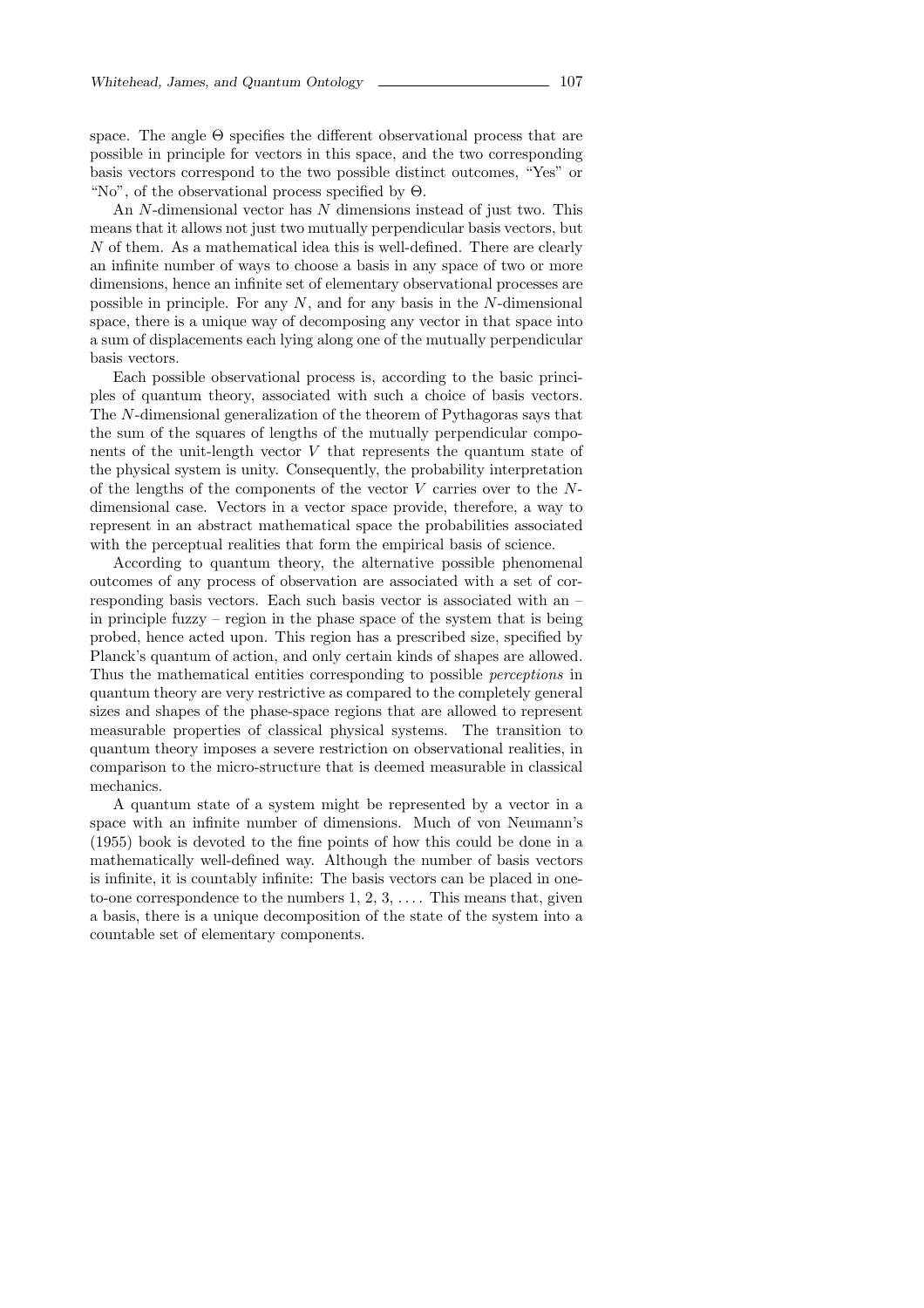The countability of the set of distinct or discrete possibilities is important. If you have a countable set of states then you could, for example, assign probability  $1/2$  to the first state, probability  $1/4$  to the second state, probability 1/8 to the third, and so on, and the total probability will add to one, as a sum of probabilities should. This kind of separation into a countable set of discrete elements, each finite, is not equivalent to the separation of a continuous line into infinitesimal points. There is an element of discreteness involved with observation in quantum theory that is essentially different from what occurs in classical physics, and from what can naturally be generated from von Neumann's continuous process-2, given by the Schrödinger equation, alone. The decomposition into discrete holistic components associated with a set of mutually perpendicular basis vectors in a vector space is the foundation of the relationship of quantum theory to empirical phenomena. This feature blocks the association of arbitrarily tiny regions  $R$  in phase space with observation.

This discreteness aspect poses a nontrivial, and I believe fatal, difficulty for many-world theories, which deny the entry of process-1 interventions. Scientific empirical data lie, in the final analysis, in our observations. But then what fixes the set of basis vectors that corresponds to some individual's observations ? How can this correspondence, which involves discreteness and wholeness, be specified by a continuous microcausal physically described process-2 alone ? Quantum theory is based on an elaborate mathematical machinery for introducing the irreducible element of wholeness, and this machinery is based on von Neumann's process-1 interventions. Leaving them out is contrary to the main thrust of quantum theory. The present approach accepts them as essential ingredients of the theory, and explores their consequences.

### **References**

Bohr N. (1958): *Atomic Physics and Human Knowledge*, Wiley, New York.

Bohr N. (1962): *Essays 1958/1962 on Atomic Physics and Human Knowledge*, Wiley, New York.

Heisenberg W. (1958): *Physics and Philosophy*, Harper, New York.

James W. (1890): *The Principles of Psychology*, *Vol 1*, Dover, New York.

James W. (1892): *Psychology: The Briefer Course*. Reprinted in *Writings 1879–1899*, Library of America, New York 1992.

James W. (1911): *Some Problems in Philosophy*. Reprinted in *Writings 1902– 1910*, Library of America, New York 1987.

Misra B. and Sudarshan E.C.G. (1977): The Zeno's paradox in quantum theory. *Journal of Mathematical Physics* **18**, 756-763.

Schwartz J.M., Stapp H. and Beauregard M. (2005): Quantum theory in neuroscience and psychology: A neurophysical model of mind/brain interaction. *Philosophical Transactions of the Royal Society* **B 360**, 1309–1327.